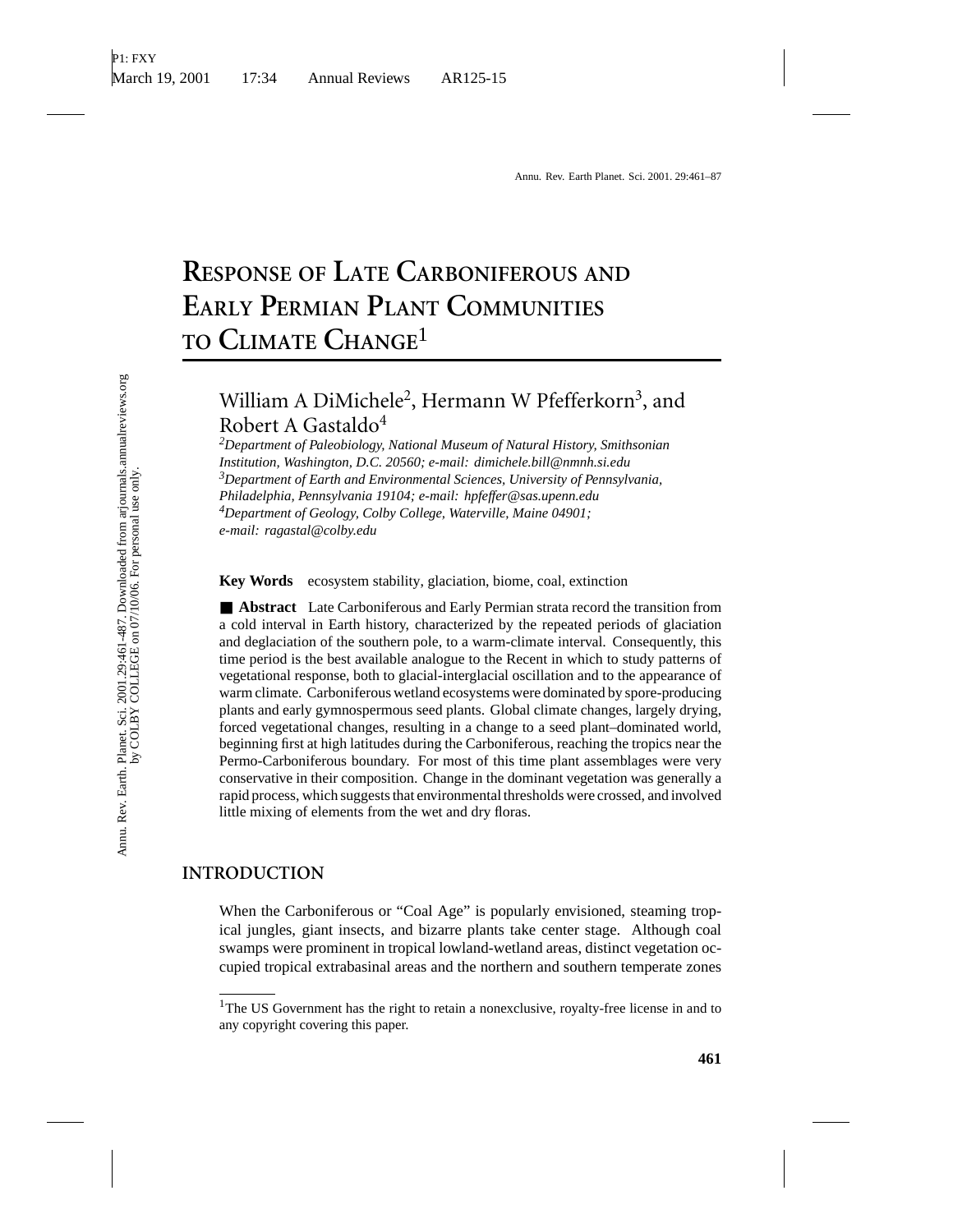| <b>PERMIAN</b>                       | <b>UPPER</b>       |                     |                                       |
|--------------------------------------|--------------------|---------------------|---------------------------------------|
|                                      | <b>MIDDLE</b>      |                     |                                       |
|                                      | <b>LOWER</b>       | Artinskian          | PERMIAN                               |
|                                      |                    | Sakmarian           |                                       |
|                                      |                    | Asselian            |                                       |
| <b>UPPER</b><br><b>CARBONIFEROUS</b> | <b>STEPHANIAN</b>  | Stephanian C        | <b>UPPER</b><br>PENNSYLVANIAN         |
|                                      |                    | Stephanian B        |                                       |
|                                      |                    | Barrulelian         |                                       |
|                                      |                    | Cantabrian          |                                       |
|                                      | <b>WESTPHALIAN</b> | Westphalian D       | <b>MIDDLE</b><br><b>PENNSYLVANIAN</b> |
|                                      |                    | Bolsovian           |                                       |
|                                      |                    | Duckmantian         | <b>LOWER</b><br>PENNSYLVANIAN         |
|                                      |                    | Langsettian         |                                       |
|                                      | <b>NAMURIAN</b>    | Yeadonian (G1)      |                                       |
|                                      |                    | Marsdenian (R2)     |                                       |
|                                      |                    | Kinderscoutian (R1) |                                       |
|                                      |                    | Alportian (H2)      |                                       |
| LOWER<br><b>CARBONIFEROUS</b>        |                    | Chokierian (H1)     | <b>MISSISSIPPIAN</b>                  |
|                                      |                    | Arnsbergian (E2)    |                                       |
|                                      |                    | Pendleian (E1)      |                                       |
|                                      | <b>VISEAN</b>      |                     |                                       |
|                                      | <b>TOURNAISIAN</b> |                     |                                       |

**Figure 1** General stratigraphic nomenclature for the late Paleozoic.

(DiMichele & Aronson 1992, Chaloner & Lacey 1973, Chaloner & Meyen 1973, Meyen 1982, Cúneo 1996). The Late Carboniferous was a cold interval in geological history. The expansion and contraction of glaciers, primarily in the Southern Hemisphere (Martini 1997), affected global climate and vegetational patterns in ways similar to those of the Pleistocene. Consequently, the Late Carboniferous serves as an excellent model system and the only point of comparison from the deep past to the Recent from which to examine the response of vegetation to global warming and cooling (Gastaldo et al 1996).

In this review, we concentrate on vegetational patterns in the Late Carboniferous and Early Permian, particularly in the tropics, which have received the most intensive study. Figure 1 shows the relevant stratigraphic nomenclature.

## **CARBONIFEROUS AND PERMIAN VEGETATION**

Carboniferous vegetation can be divided into three broad paleogeographic provinces (Chaloner & Lacey 1973): the tropical or Euramerican Province, the northtemperate or Angaran Province, and the south-temperate or Gondwanan Province.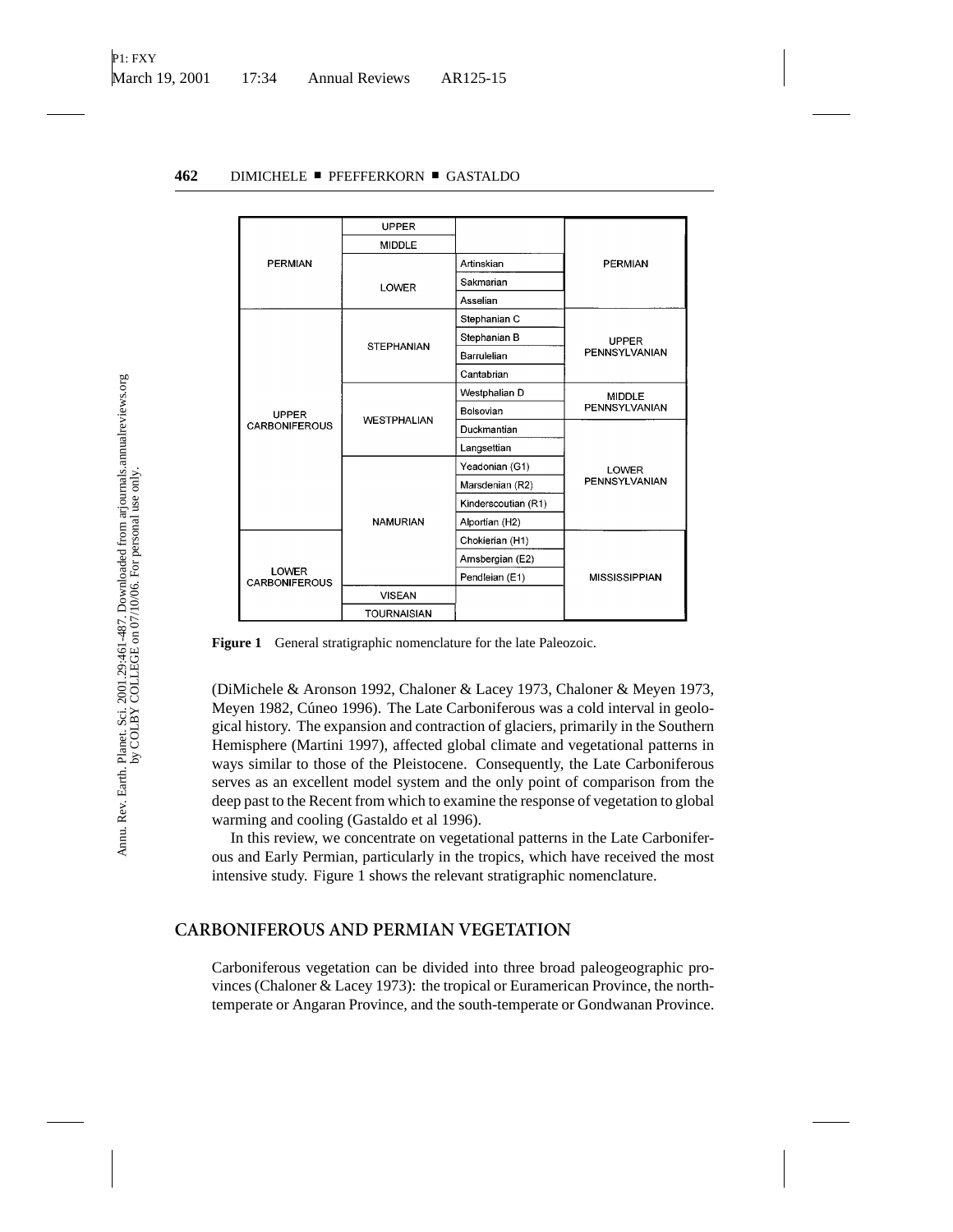These broad regions were characterized by distinctly different floras, and each contained multiple biomes reflective of climatic and edaphic differences within the province. Overlap among the provinces has been documented in several geographical areas (Broutin et al 1995, Chandra & Sun 1997). These provinces may have changed compositionally over time within the Carboniferous as indicated by mid-Carboniferous floras on Gondwana that were referred to as the Paracas flora (Alleman & Pfefferkorn 1988, Pfefferkorn & Alleman 1989, Iannuzzi et al 1998). The tropical coal belt appears to have developed during the Namurian A (Pendleian), during the late Early Carboniferous (Raymond 1996), probably in response to the onset of glaciation (Roberts et al 1995).

Raymond (1996) argued that glaciation increased global biogeographic differentiation by establishing and maintaining an ever-wet, ever-warm equatorial climate and by steepening the equator-to-pole temperature and rainfall gradient. This kind of climate persisted into the Permian, and an analysis of Permian vegetational zonation (Ziegler 1990) suggests strong parallels to that of the modern world (Walter 1985). Because of the similarity of climate in the Late Carboniferous and Early Permian, it is likely that Late Carboniferous vegetation was more complex in its biogeographic distribution than is currently understood.

### **Euramerica**

The tropical Euramerican Province consisted of at least two major biomes: that of wetlands and that of seasonally dry environments (Cridland & Morris 1963; Havlena 1971, 1975; Broutin et al 1990; DiMichele & Aronson 1992; Falcon-Lang & Scott 2000). There is evidence of an even drier biome by the latest Early Permian and probably well before that time (DiMichele et al 2001). The ambiguity with which such vegetational zonation must be described reflects a significant taphonomic megabias (factors related to the formation and preservation of the fossil record that introduce large, systematic biases) in the terrestrial record (Gastaldo et al 1995, Behrensmeyer et al 2000), namely that the biota of uplands or extrabasinal areas (Pfefferkorn 1980) was rarely preserved in the older fossil record. Consequently, our knowledge of it depends on (*a*) fortuitous preservation of specimens transported into the depositional lowlands or into the marine realm, (*b*) rare occurrences of marginal assemblages in basinal areas during brief periods when climate was conducive to growth of the flora there (Havlena 1961, 1982, Cunningham et al 1993), (*c*) the preservation of an extrabasinal flora at the base of a basin fill when sedimentation had started but conditions had not yet changed, or (*d*) the close juxtaposition of elevated limestone terrain and a karst valley (Leary & Pfefferkorn 1977; Leary 1975, 1981).

*Wetlands* The wetland biome is by far the best known and can be broadly subdivided into  $(a)$  the coal swamp flora of peat-forming mires and organic-rich swamps and (*b*) the flood basin flora of mineral or clastic substrate wetlands (Gastaldo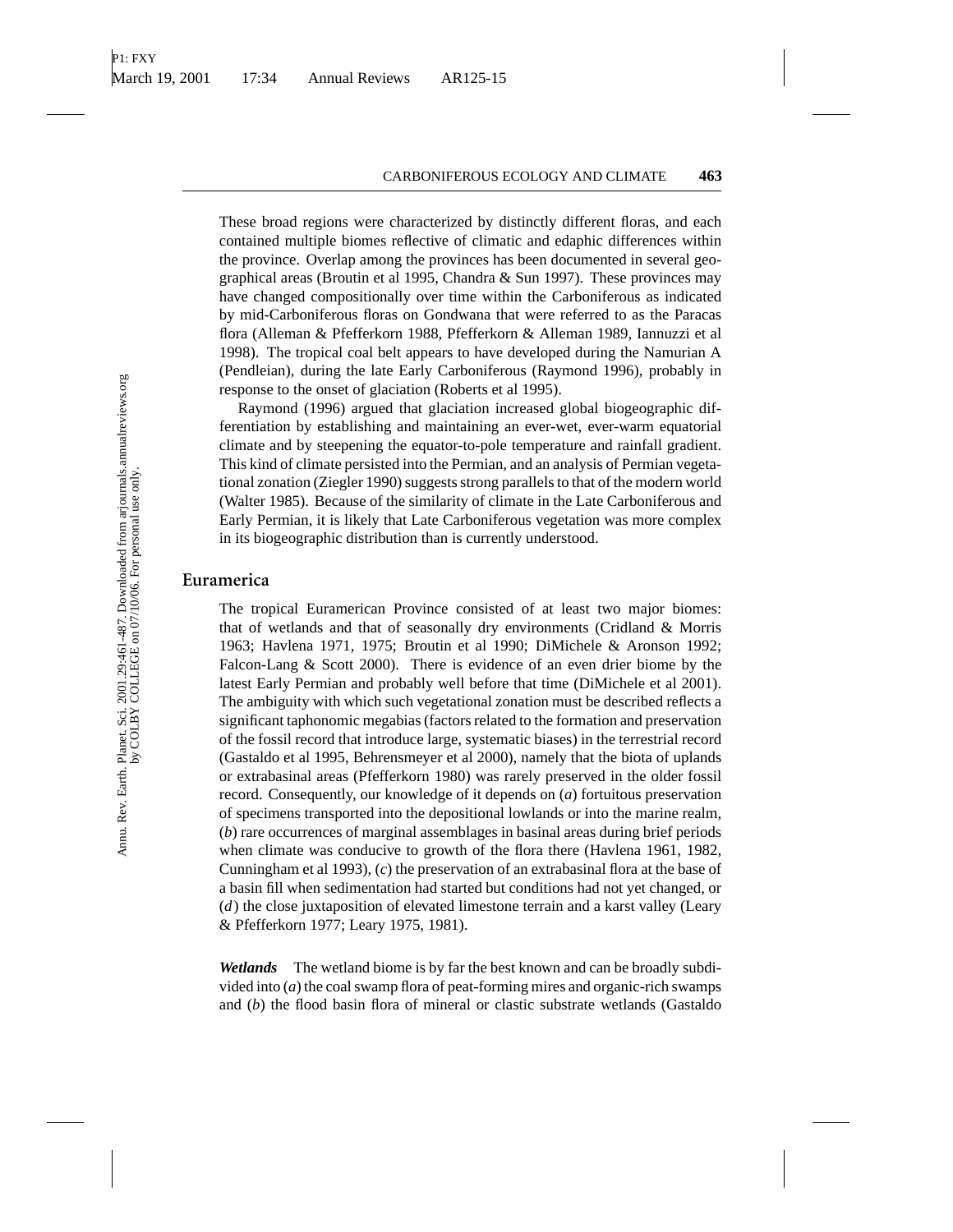1987, Gastaldo et al 1996). These floras overlapped considerably in composition, although largely at the generic level, and there were intermediate environments such as clastic swamps.

Peat swamps have been botanically analyzed for more than 150 years because of the preservation of plants as permineralizations, which are generally composed of calcium carbonate and known as coal balls (Phillips et al 1976). Vegetational studies based on coal balls (Phillips et al 1985) complement extensive studies of coal-forming vegetation based on palynology (Smith 1962, Hacquebard et al 1965, Kosanke 1988, Eble & Grady 1990). The dominant plants of peat-forming swamps and mires were the arborescent lycopsids, or giant club mosses, particularly during the Namurian and Westphalian, or in American terminology, the Early and Middle Pennsylvanian. Lycopsid trees were differentiated ecologically within swamps and mires (Phillips & Peppers 1984, DiMichele & Phillips 1985), although all appear to have been short-lived, rapidly growing, and physiologically distinct from other trees (Phillips & DiMichele 1992). Their bark accounts for the vast bulk of tissue in coals of Westphalian age (Phillips et al 1985).

During the Stephanian, roughly the Late Pennsylvanian, marattialean tree ferns dominated peat-forming habitats except in China, where lycopsid dominance continued in wetlands (Guo 1990). Tree ferns were largely opportunistic weeds in the Westphalian and large trees in the Stephanian, cheaply constructed with massive reproductive output (Lesnikowska 1989). Both lycopsids and ferns reproduced strictly by spores freely released into the ambient environment. Other important tree groups were the seed-producing cordaites, which were close relatives of the conifers, and which dominated in some mid-Westphalian swamps (Costanza 1985, Rothwell & Warner 1984), and medullosan pteridosperms or seed ferns, and the spore-producing calamites, close relatives of modern horsetails and scouring rushes and the only clonal trees in the wetland biome (Gastaldo 1992).

Flood basin habitats were far more environmentally heterogeneous than peat swamps (Gastaldo et al 1995). The same basic plant groups characterized clastic and peat soils; the relative dominance-diversity patterns, however, were distinct. Flood basin floras, except for swamps, were dominated by pteridosperms, ferns, and calamites in proportions depending on the time and environment under consideration (Scott 1977, 1978; Pfefferkorn & Thomson 1982; Gastaldo 1987). Clastic swamps were dominated by lycopsids and pteridosperms in the Westphalian and by ferns and pteridosperms in the Stephanian, with some lycopsid dominance remaining.

*Seasonally Dry Environments* Evidence for a seasonally dry biome in the Carboniferous tropics appears in rocks of Westphalian age near the beginning of the Middle Pennsylvanian (Scott 1984) with the advent of conifer remains. Throughout the Westphalian, conifers occurred as fusain, or fossil charcoal, in areas adjacent to contemporaneously rising uplands (Lyons & Darrah 1989). Such floras did not make their full appearance, however, until the Stephanian, in which they occurred as well-developed, strongly seed-plant-dominated assemblages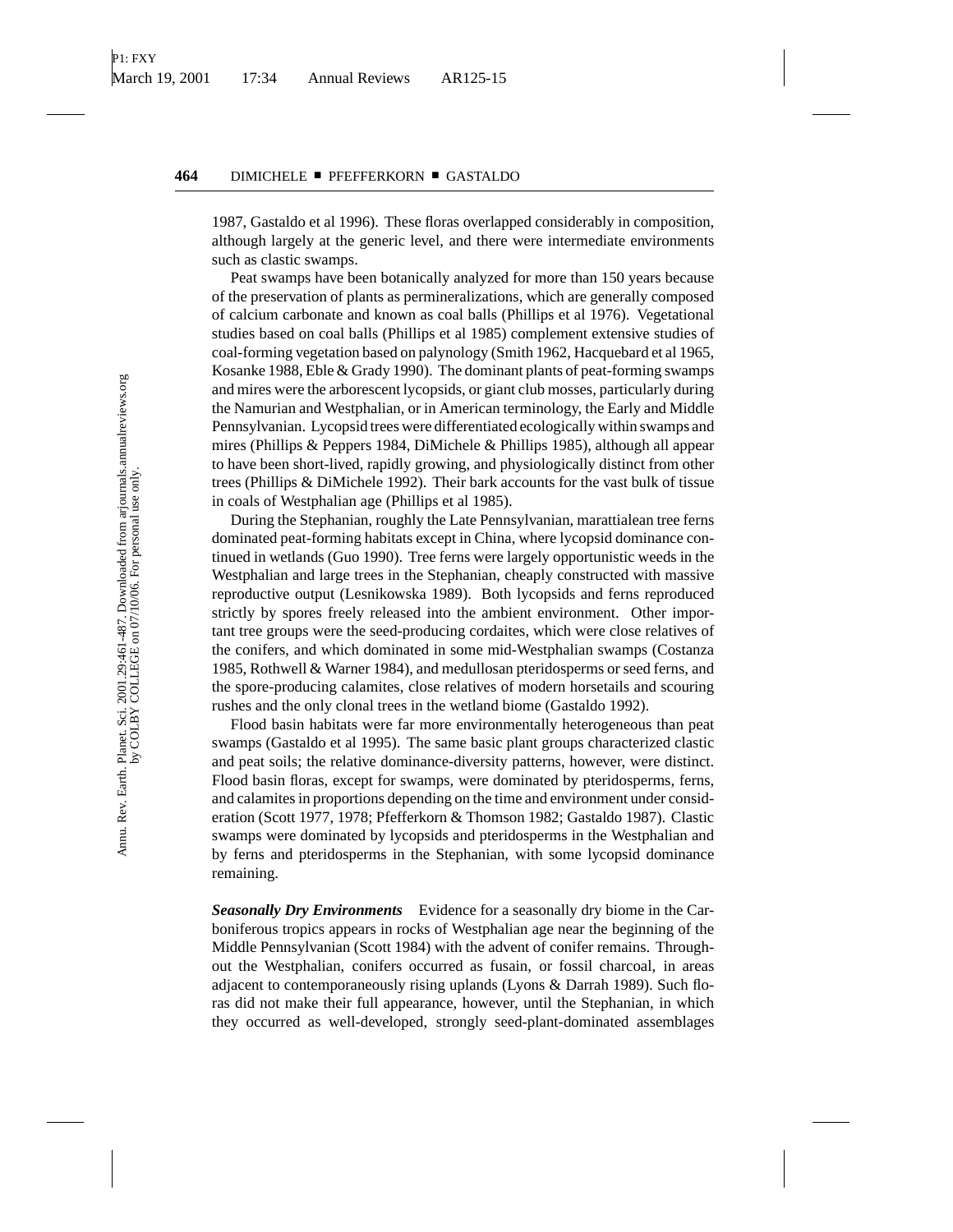(Cridland & Morris 1963, McComas 1988, Winston 1983, DiMichele & Aronson 1992) containing many genera and species unknown in typical wetland habitats. Groups such as conifers, peltasperms, ginkgophytes, pteridosperms, and cordaites were complemented by minor amounts of ferns and sphenopsids and virtually no club moss trees. In general, the plants of this flora were more advanced evolutionarily than those of the wetland biome, reflecting an evolutionary bias, namely that of new body plans surviving preferentially in marginal areas under reduced competition for resources.

#### **Angara**

Meyen (1982) provided the only English synopsis of the north-temperate Angara flora, the study of which has focused mainly on biogeographic and stratigraphic patterns in the distribution of species rather than on the paleoecological structure of the plant assemblages. Studies by Oshurkova (1985, 1996), however, addressed paleoecological patterns.

Early Carboniferous vegetation was dominated by a variety of lycopsids mostly of a subtree stature. Four stratigraphically successive phases have been recognized, each of low diversity with various pteridosperms and sphenopsids complementing the dominant lycopsid taxa.

The lycopsid flora was rapidly replaced throughout Angaraland by a pteridosperm-dominated assemblage beginning in the late Early Carboniferous or the earliest Late Carboniferous. Pteridosperm dominance was relatively short-lived, but it signified major, widespread environmental changes, probably climatic cooling and a decrease in the seasonality of rainfall. Recently, Falcon-Lang (1999a) inferred such a climatic shift in the Early Carboniferous of Great Britain on the basis of growth ring patterns. With the appearance of the pteridosperm flora, the first traces of coal appeared in the Angaran Province. The accumulation of peat in the Late Carboniferous at these high latitudes indicates likely floristic segregation along environmental lines within the Angaran region beginning at this time, paralleling that development in Euramerica.

Pteridosperm dominance was followed by three successive floras characterized by cordaitean gymnosperms. Although related to the cordaites of the Euramerican Province, Angaran cordaites belonged to distinct families and are described collectively as Ruflorians. Rufloria floras 1 and 2, the latter of which is the most diverse Angaran flora recorded, characterized the Late Carboniferous. These floras, despite their diversity of approximately 120 species, were almost entirely distinct taxonomically from the tropical Euramerican flora. Overlap occurred at the generic level only in common genera such as *Sphenophyllum*, *Annularia*, *Neuropteris*, and *Pecopteris*, in addition to some less common genera such as *Dicranophyllum*. Actual diversity in these assemblages may have been higher than presently believed and may require considerable taxonomic revision in light of recent investigations of the Carboniferous form genera to which these latter taxa belong. Cuticular analyses of pteridosperms (Zodrow & Cleal 1993, Krings & Kerp 1997) and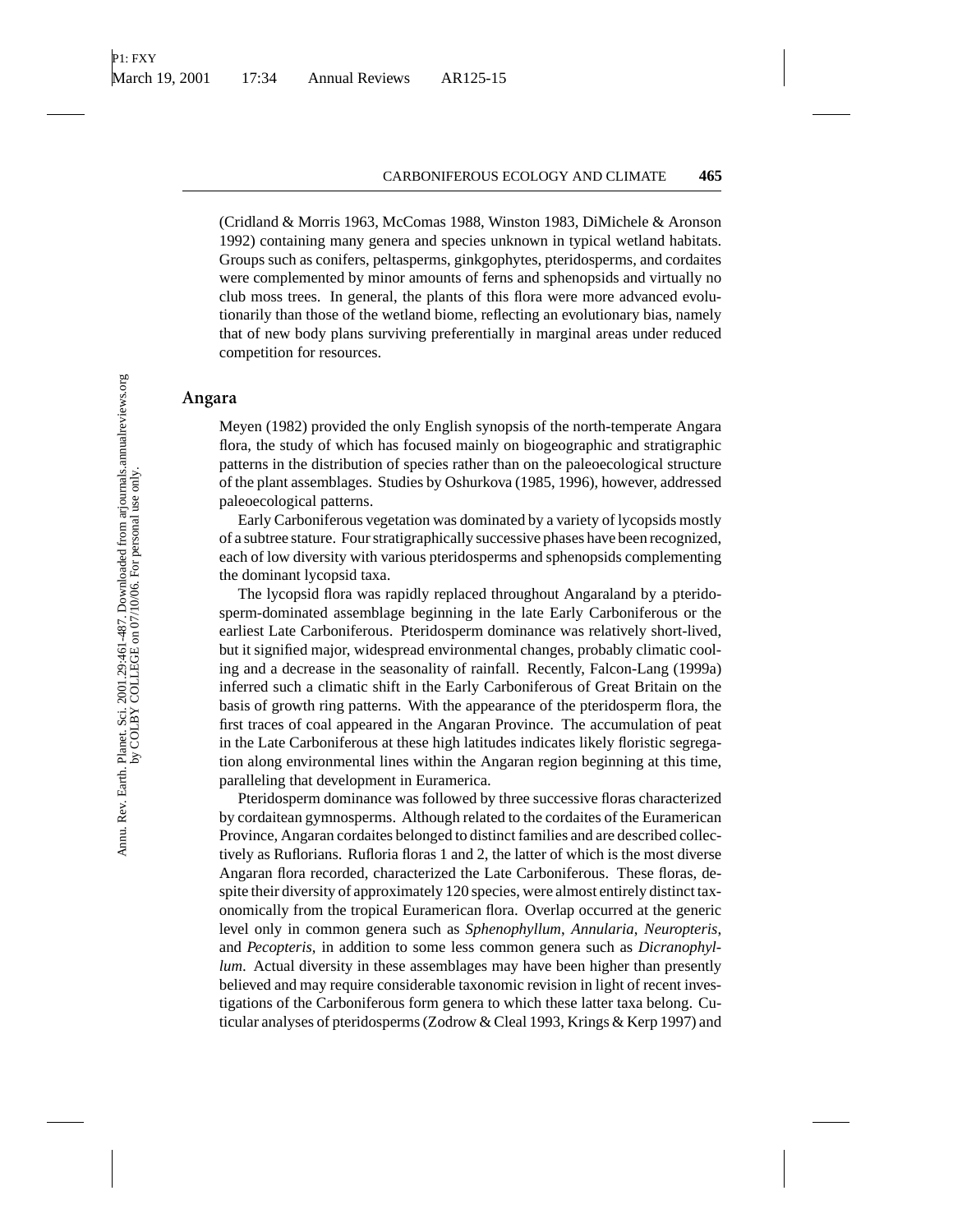cordaites (Zodrow et al 2000) demonstrate much higher diversity than is recognizable by gross morphology alone. These floras showed some regional variation in taxonomic composition but represented common species pools throughout Angaraland. Dominant elements in most collections were mainly cordaites and the pteridosperms, especially *Angaropteridium*, and in places, sphenopsids.

Rufloria flora 3 was characteristic of the Early Permian and continued to be dominated by Ruflorian cordaites, the pteridosperm *Angaropteridium*, and sphenopsids. Coexisting with Rufloria 3 was a flora that Meyen (1982) characterized as the first of four Rufloria-Cordaite floras. Such floras were dominated by Ruflorians, more typically Euramerican cordaites, sphenopsids, and minor amounts of ferns. As with the Carboniferous floras, there were regional differences in dominance and diversity patterns that reflected variation of a common species pool.

Rufloria-Cordaite floras 3 and 4 were typical of the Late Permian. These floras included a number of genera that appeared earlier during the Early Permian in the Euramerican Province, such as the genera *Comia* and *Compsopteris* and the callipterids. Also in this species pool were Euramerican genera such as *Neuropteris*, *Annularia*, and *Pecopteris*. In Euramerica, floras with these taxa represented the later development of the seasonally dry tropical flora.

### **Gondwana**

Late Paleozoic floras of Gondwanaland were sharply divided into two types: those of Late Carboniferous character and those of Permian character. These floras were strikingly different. The Late Carboniferous flora was described by Archangelsky (1986, 1990) as being of low diversity but uniformly developed across the Gondwanan continent between 30◦S and 60◦S. The flora consisted of the likely pteridosperms *Nothorhacopteris, Botrychiopsis*, and *Triphyllopteris*, among others (Vega & Archangelsky 1997), and the lycopsids *Bumbudendron*, *Malanzania*, and *Lepidodendropsis*. Other leaves were assigned to *Cordaites*, although they were not clearly aligned to the Euramerican species of that form genus, and the ginkgophytes (Archangelsky & Cuneo 1990).

Permian floras of Gondwanaland were significantly more diversified biogeographically than those of the Late Carboniferous (Cúneo 1996), and the floristic provinciality changed during the course of the Permian. The characteristic plant of this flora was *Glossopteris*, a genus with many species, probably highly differentiated ecologically. Conifers and ferns were also important and dominated vegetation in some regions. Sphenopsids and lycopsids remained important components locally. In general, however, the Permian flora was nearly entirely distinct from that of the Late Carboniferous, suggesting a major environmental shift between these two periods.

Gondwanan climate was cool-temperate to periglacial as well as monsoonal over long time intervals throughout the Late Carboniferous and Early Permian (Parrish 1990). This view is certainly suggested by the plants (Archangelsky 1983, Retallack 1980) and sedimentological features (Krull 1999). Retallack (1980)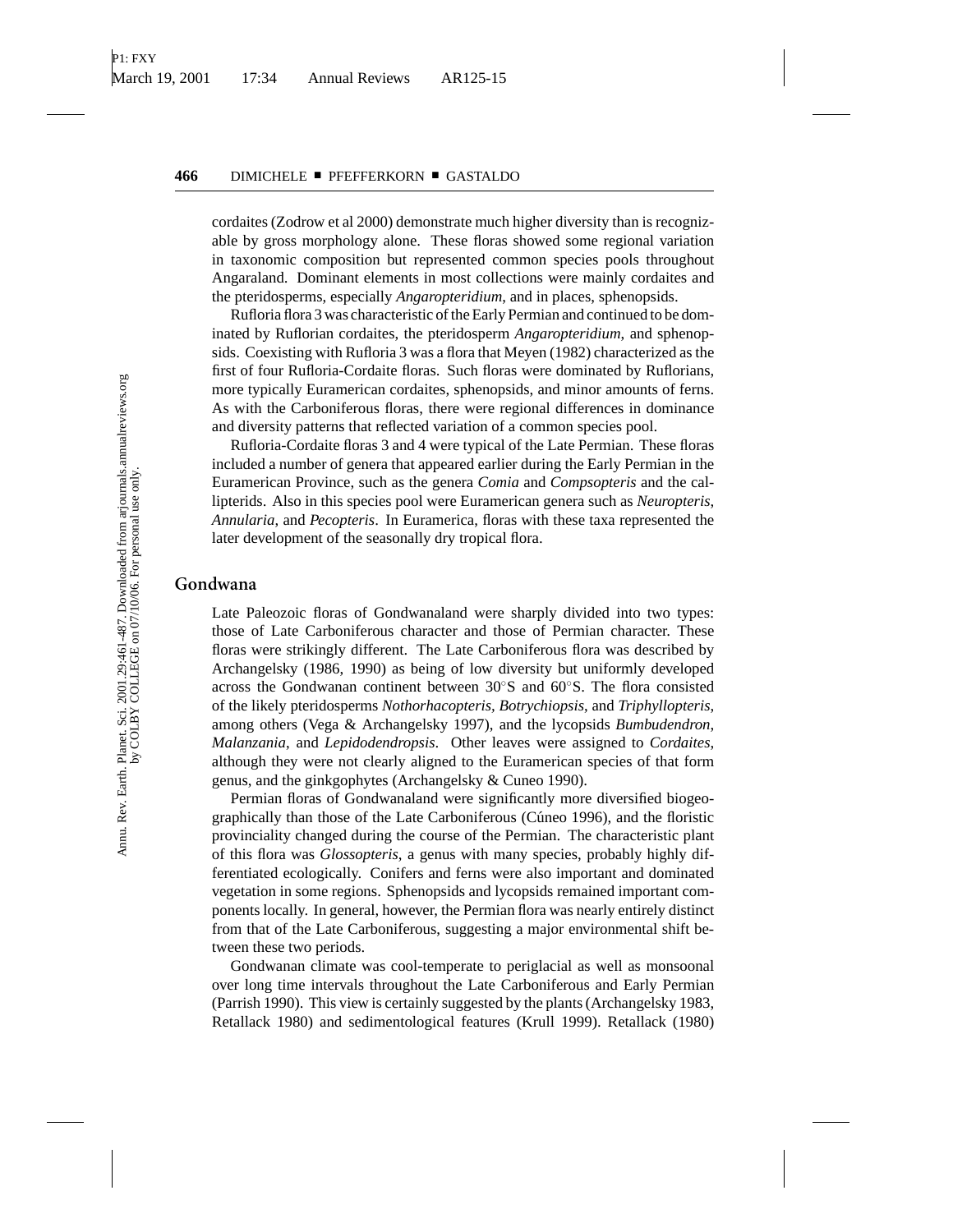presented a detailed picture of the vegetation throughout this interval in the Sydney Basin of Australia, where the Late Carboniferous flora grew in floodplain settings and was dominated by several different pteridosperms. Isoetoid lycopsids may have been mangroves in protected coastal areas, paralleling other cormose lycopsids in Euramerica (Blanton-Hooks & Gastaldo 1997). With the onset of glaciation in the Permian (López-Gamundí 1997), the flora changed dramatically with the appearance of *Glossopteris* and the disappearance of most of the Late Carboniferous elements. The Permian flora appears to have been differentiated environmentally, although any given environment supported vegetation of low diversity. For the Early Permian, Retallack (1980) identified tundra vegetation dominated by the pteridosperm *Botrychiopsis* (Retallack 1999), taiga vegetation dominated by the glossopterid *Gangamopteris*, which marked the tree line, and swamp forests rich in *Glossopteris* species, many accumulating peat (which later became coal).

The first of these coals was thin and accumulated in narrow mires with characteristic features of permafrost, including a *Gangamopteris*-dominated flora. Later coals were thicker, apparently accumulating under more cold-temperate conditions, and were dominated by *Glossopteris* (Krull 1999). The petrography of such coals was described by Diessel (1986, 1992), who developed a method of inferring vegetational structure and composition from the petrographic character of the coal. Bustin (1997) summarized these studies and compared Gondwanan Permian coal formation to that of modern cold-temperate environments. For the Late Permian, Retallack (1980) described the appearance of new kinds of vegetation in alluvial plain environments associated with local uplift and tectonically induced drying of the Sydney Basin. This vegetation included a wider variety of conifers (Archangelsky & Cúneo 1987, Stockey 1990) in families that appeared to be restricted regionally.

In Antarctica, at least three phases of vegetational change have been reported, primarily on the basis of the palynological record (Playford 1990). Certain early palynological reports have come under suspicion of contamination during processing (Schopf 1983), resulting in discounting of reports of Euramerican taxa in otherwise regionally distinct Gondwanan assemblages. The microfloral zones recognized by Kyle & Schopf (1982) encompassed the latest Carboniferous and Early Permian in which there was an interpreted increase in the abundance of cordaitean and pteridosperm taxa (Schopf & Askin 1980). The *Parasaccites* Zone, which may cross the systemic boundary, was interpreted to preserve not only cordaites and pteridosperms but also early glossopterids, cycadophytes, and ginkgophytes. Still greater palynological diversity was reported from the *Protohaloxpinus* Zone, in which there was an increase in presumably glossopterid disaccate pollen. At least in the Weller coal measures there was an expansion of pteridophyte spores, which has been attributed to a warming trend in the region (Playford 1990). Kyle & Schopf (1982) correlated the palynoflora in the Weller coal as Artinskian or "Aktastinian-Baigendzhinian" (Early Permian) in age. Fluvial and paludal environments in the Amery Group of the Prince Charles Mountains yielded a palynoflora that was somewhat younger, although the exact stratigraphic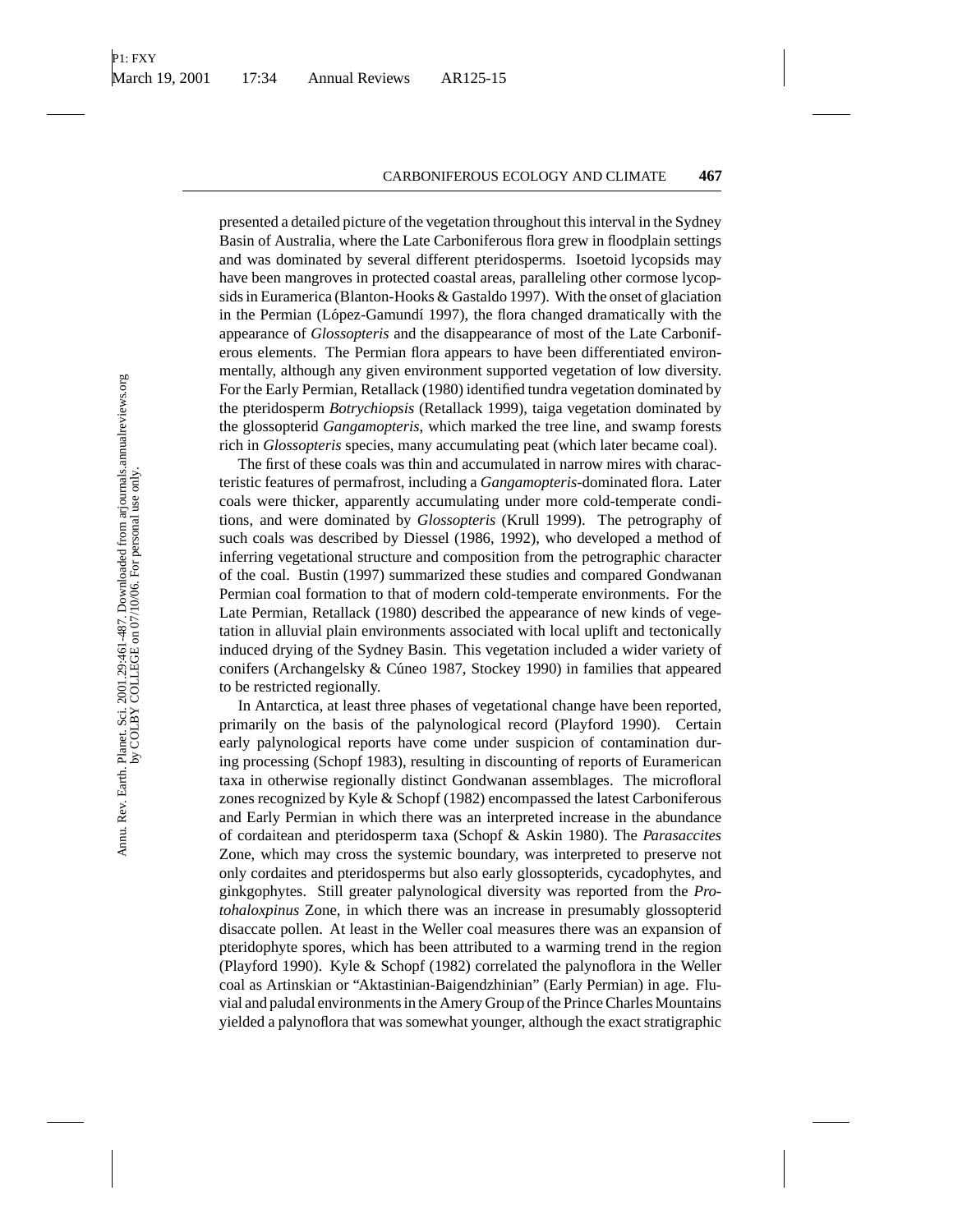position is debatable. The *Praecolpatites* Zone originated from a reasonably diverse flora that was dominated by glossopterids but comprised a variety of other groups.

Mixed Gondwanan-Euramerican floras have been reported in many areas along the border of the two regions. Wagner (1962) documented a mixed Cathaysian-Gondwanan flora from Turkey, and El-Khayal & Wagner (1985) reported a mixed flora of Late Permian age from Saudi Arabia. The overlap of floral provinces is manifested by Zechstein-type conifers (e.g. *Pseudovoltzia*, *Ullmannia*) and Cathaysian plants (e.g. gigantopterids, *Lobatannularia*). In addition, El-Khayal & Wagner (1985) reported several species that are identical to those found in Turkey, including a *Glossopteris* (Archangelsky & Wagner 1983), which unites these assemblages on a climatic basis.

#### **LATE CARBONIFEROUS CLIMATE**

The Late Carboniferous was a globally cold interval, in the sense of Fischer (1982). Glaciation in the Southern Hemisphere may have involved large continental ice sheets (Visser 1993, 1997), although smaller glaciers in dispersed centers may have been more common than ice sheets, both near the pole and in high-altitude parts of the temperate zone (Dickens 1996). During this time, atmospheric  $CO<sub>2</sub>$ levels appear to have been low, contributing to the cold conditions (Berner 1998), and oxygen levels may have been high (Berner et al 2000). Glaciation began in the Early Carboniferous, possibly as early as the Tournaisian (Roberts et al 1995, Saltzman et al 2000), albeit long-term glacial-interglacial oscillations apparently did not develop fully until near the end of the Early Carboniferous (Frakes et al 1992, López-Gamundí 1997, Smith & Read 2000). Glacial-interglacial oscillations likely had major effects on patterns of atmospheric circulation affecting the tropics by causing changes in the width and degree of oscillation of the Intertropical Convergence Zone.

Once entrained, the pattern of deposition on the cratonic margins suggests repeated rises and falls of sea level (Ross & Ross 1988), probably paralleling those seen in the current ice age that result from the expansion and contraction of large facies (DiMichele et al 1996). Such changes in sea level were likely major contributors to perceived periodicity of depositional cycles in Late Carboniferous rocks, particularly on the craton. "Cyclothems" (Heckel 1986) record the repetition of marine and terrestrial environments and likely represent the compound effects of eustacy, tectonics, and climate (Klein & Willard 1989, Cecil 1990, Gastaldo et al 1991, Demko & Gastaldo 1996, Greb & Chesnut 1996). It is most likely that changes in the base level (in most cases, sea level), especially when caused in significant part by glacial-interglacial oscillations, were strongly correlated with climatic changes in the tropics. Such changes were recorded in terrestrial rocks, which vary from coals, indicative of high levels of available moisture, to palesols with features indicative of seasonality in moisture delivery (Cecil 1990).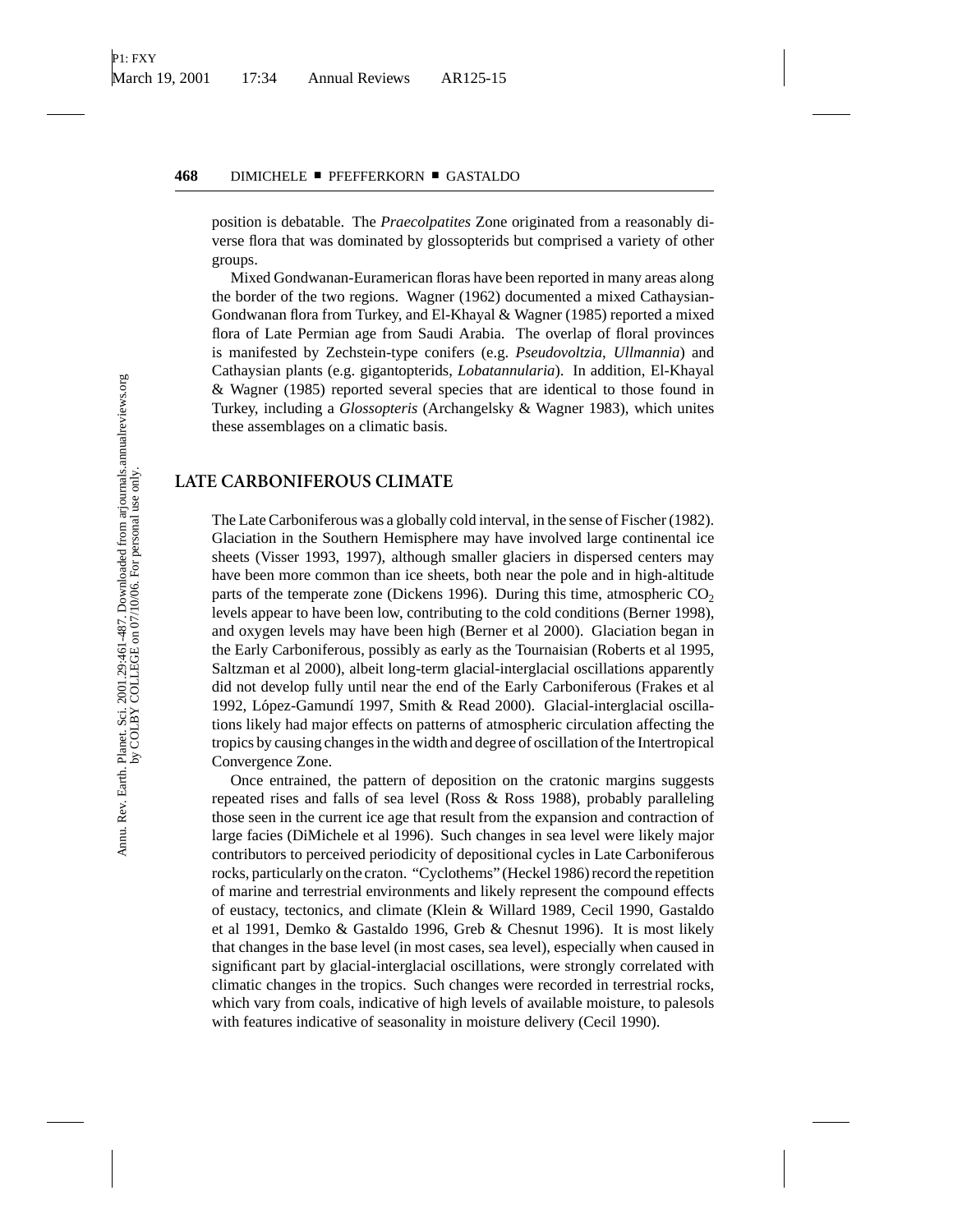Models of Late Carboniferous climate (Crowley & Baum 1992, Crowley et al 1996) suggest cool climates in the tropics during intervals of peat formation. Climates also may have changed from one state to another over periods shorter than 100,000 years (Crowley & North 1988). Such geologically rapid changes are indicated in the geological record (Frakes et al 1992) by equally rapid changes in floras (Phillips & Peppers 1984).

The continents of this period were beginning to coalesce into Pangaea, creating a large land mass on the equator (Scotese et al 1999). Consequently, strongly monsoonal patterns of atmospheric circulation posited for the tropics would have strongly affected patterns of rainfall and vegetational development across the tropical regions (Parrish 1982).

Studies of coal quality and paleobotanical patterns suggest a directional trend from tropical rainfall toward more seasonal and perhaps generally drier conditions throughout the Pennsylvanian, a trend that became particularly prominent at the Westphalian-Stephanian boundary. Climates appear to have become markedly more seasonal in the Stephanian (Phillips & Peppers 1984, Schutter & Heckel 1985, Cecil 1990, Winston 1990, Donaldson & Eble 1991). Strong evidence suggests that in the early and middle Westphalian time domed mires were the source of major coal beds, whereas evidence from coal palynology and petrography suggests that planar peats predominated during the late Westphalian (Cecil et al 1985, Winston & Stanton 1989, Cecil 1990). In climate-sensitive characteristics of fossil floras, changes similarly reflect changing climatic conditions in the late Westphalian (Pfefferkorn & Thomson 1982). For the Stephanian, the evidence from paleofloras suggests distinct oscillations in wetter and drier climatic intervals (DiMichele & Aronson 1992).

# **VEGETATIONAL RESPONSE TO CHANGING CLIMATE**

Climatic changes affect vegetation on many spatial and temporal scales. Paleontology traditionally has been assigned analysis of those dynamics that leave their imprint on scales of hundreds of thousands to millions of years when, in fact, much shorter-term responses can be resolved. One of the major challenges faced by ecologists and paleoecologists alike is understanding how processes operating on different spatiotemporal scales affect patterns and constrain or enhance processes on larger or smaller scales. At this time, such understanding is elusive, even though patterns on different scales can be described.

#### **Short-Term Responses**

Vegetational responses to disturbances such as fires, floods, river avulsions, and changes in canopy structure can be considered short term. It is clear that climatic change may bring about directional changes in the frequencies and magnitudes of such events, so that such effects may be manifested on longer time scales.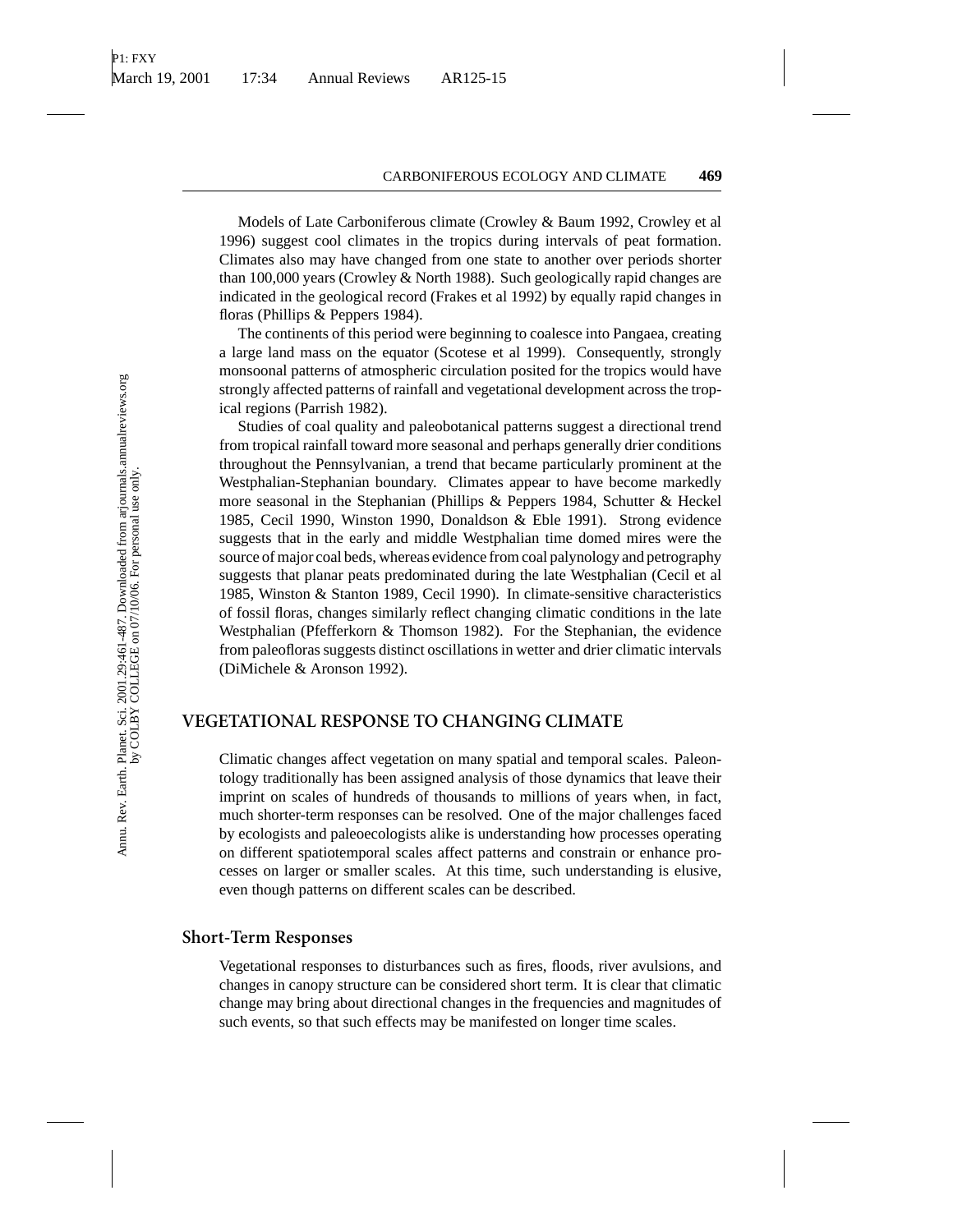*Disturbance* Late Carboniferous and Permian terrestrial ecosystems were subject to the same kinds of disturbances as modern systems. Consequently, it can be assumed that the relative importance and magnitude of disturbance agents varied both geographically and temporally. Fire is perhaps the best documented through the preservation of fusain and its petrographic equivalent, fusinite (Scott 1989, Teichmüller 1989, Scott & Jones 1994). In coal swamps, certain vegetation types have been found to be preferentially associated with charcoal and mineral matter, especially those enriched in medullosan pteridosperms and the lycopsid *Paralycopodites* (DiMichele & Phillips 1988, 1994), transitional between peat and clastic substrates (Pryor & Gastaldo 2000). The consequences of fires in peat swamps were highly variable, including termination of peat accumulation, changes in dominance patterns, or no detectable effects on vegetational composition (Scott & Jones 1994). Fires also have been documented in better-drained environments including floodplains (Scott 1978, Falcon-Lang 1999b) and possibly uplands (Falcon-Lang & Scott 2000). Models of the oxygen content of the Late Carboniferous atmosphere suggest very high levels (Berner et al 2000), possibly causing higher fire frequencies than those of today (Beerling et al 1998). This conclusion has been disputed (Falcon-Lang & Scott 2000) on the basis of analysis of fossil wood in upland ecosystems. The effects of canopy disturbance, such as that caused by wind, can be seen only under peculiar preservational circumstances, although they may be inferred from spatial variation in assemblages representing rapid burial of a single forest. Such uprooting of trees (blowdown) was described by Wnuk & Pfefferkorn (1987) in organic shales preserved beneath a late Middle Pennsylvanian coal seam. In this deposit, whole trees, both canopy and understory, were preserved and demonstrated preferential directions of fall. Unfortunately, a deposit of this type does not record the nature of ecological recovery after such a catastrophic, short-term event.

When contemporaneous vegetation can be evaluated over a wide geographic area, it may be possible to determine which associations of plants represent opportunists specialized to disturbed environments. In a single Early Carboniferous autochthonous forest, Ware & Gastaldo (2000) identified discrete associations of canopy, subcanopy, and groundcover taxa in varying ratios. These data demonstrate variation in the pteridosperm biomass that accumulated on the forest floor in proportion to the amount of canopy biomass. These studies were supported by others that found differences in the cuticular thickness of pteridosperm leaves, reflecting growth in sun versus shade (Schabilion & Reihman 1985, Arens 1997). Determination of the light regimes under which plants grew permits separation of taxa that preferred open growth habitats, possibly resulting from canopy disturbances, from those that preferred closed canopies.

The consequences of flooding for vegetation must be inferred indirectly. Studies of coal swamp assemblages preserved in coal balls (Phillips & DiMichele 1981, DiMichele & Phillips, 1988, DiMichele & Phillips, 1996a) suggest the existence of specialized, low-diversity assemblages lacking ground cover and adapted to standing-water conditions. Such assemblages were dominated by the lycopsid tree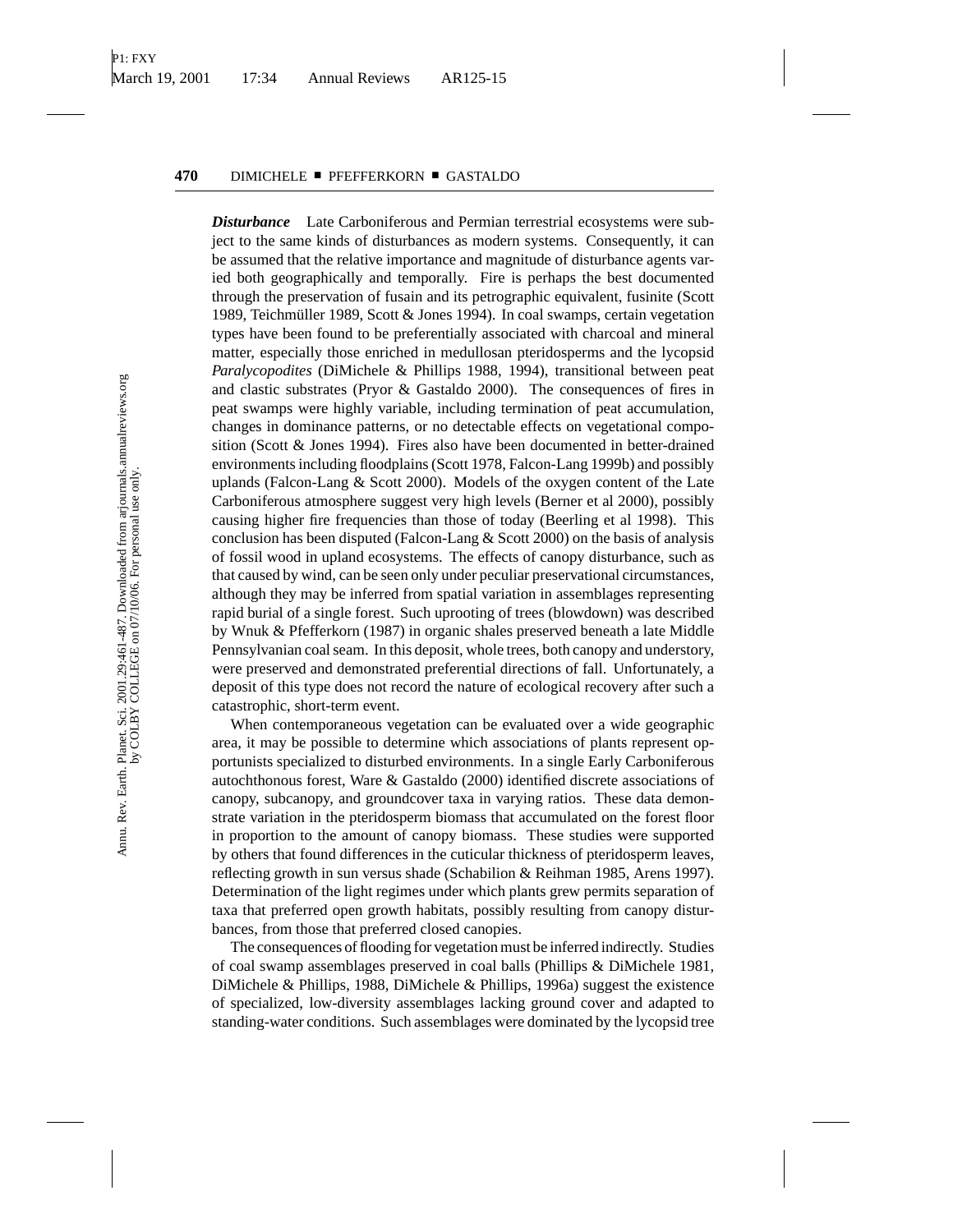*Lepidophloios* and have been found in clastic swamps as well (Gastaldo 1987). On the basis of reproductive morphology and patterns of occurrence, few Late Carboniferous plants, other than arborescent lycopsids and calamites, appear to have been tolerant of long-duration flooding or partial burial by sediment (Gastaldo 1992), a disturbance mode that would have dramatically altered local landscapes.

*Succession* Succession has been documented in tropical coal swamps, both with megafossils and microfossils. Analysis of this process examined dynamics similar to those studied by both neoecologists and paleoecologists evaluating Quaternary vegetation. A Late Carboniferous peat-forming mire may have taken up to 10,000 or more years to accumulate (White et al 1995, DiMichele et al 1996). Over such a long period, successional patterns may be seen both as repeated transitions between one vegetation type and another or as a directional pattern of vegetational change through the period of accumulation of the peat body (DiMichele  $&$  Phillips 1994). In the latter case, vegetational change was likely driven by changes in climate during peat accumulation or by changes in edaphic conditions brought on by thickening of the peat substrate.

Transition frequency analysis of data from coal-ball macrofossils, especially data on patterns of root penetration, have revealed patterns of succession in peatforming mires. Raymond (1988) identified three plant communities in a Middle Pennsylvanian coal from Iowa: those dominated by cordaitean gymnosperms, those dominated by medullosan pteridosperms and marattialean tree ferns, and those dominated by arborescent lycopsids, in that order of temporal succession. Studies of peat preservation suggest that the three assemblages grew under different environmental conditions and followed one another as peat accumulated, showing only minor intercalations. The pattern suggests a strong environmental control on vegetational change during peat accumulation.

Pryor (1993) similarly found a directional trend in dominance patterns in a Late Pennsylvanian coal bed in Ohio. In this instance, subtree lycopsids were succeeded by pteridosperm and marattialean tree fern vegetation with extensive shrubs and a fern ground cover, which were then succeeded by a canopy of marattialean tree ferns. Although there were minor reversals of this pattern during peat accumulation, there was a clear overall temporal trend in patterns of dominance.

DiMichele & Phillips (1988) did not find such patterns of successional change in a profile analysis of a thick, late Middle Pennsylvanian coal seam from Illinois. Rather, they recorded a shifting pattern of recurrence among three major plant assemblages representing a very wet to less wet gradient. The different kinds of successional patterns in peat-forming environments depend on the particular geographic site sampled within the ancient swamp. Spatial variability in edaphic conditions, including proximity to clastic influx, variations in nutrient availability, and variation in topography exerted by subsurface geology, would have played a major role in vegetational recurrence patterns.

Palynological studies, combined with analyses of coal petrography and sedimentology, provide a powerful means of analyzing vegetational changes in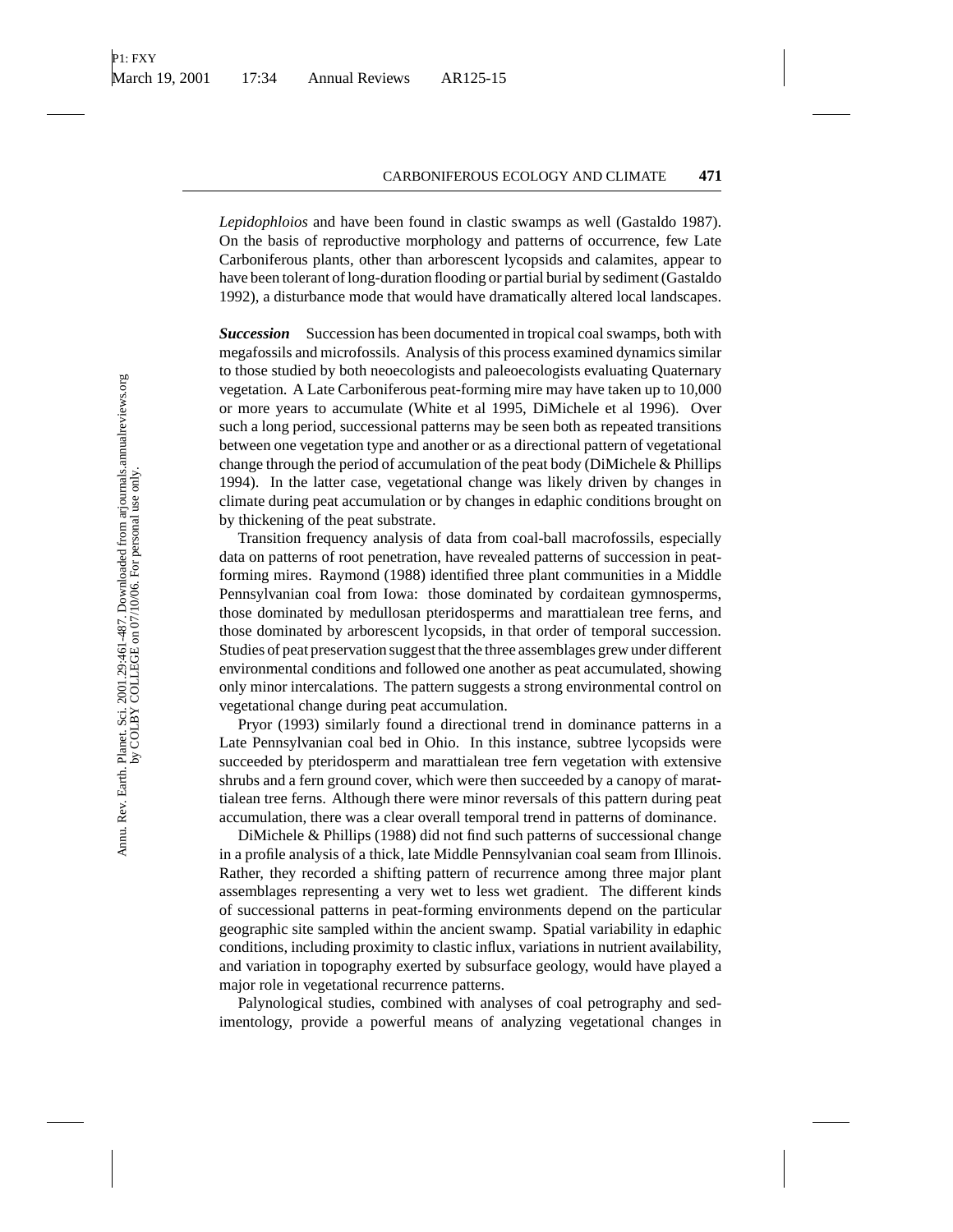peat-forming mires and of correlating such changes with environmental controls. Such combined analyses were pioneered by Eble and colleagues and focused mainly on coal beds of the Appalachian Basin of the eastern United States (e.g. Eble & Grady 1993, Eble & Greb 1997, Eble et al 1999, Greb et al 1999b). Two broad patterns in peat accumulation, relative to environmental controls, were detected from these analyses. Many peat bodies appear to have accumulated under planar, or rheotrophic (nutrients come from groundwater sources), conditions in which water chemistry and depth were the major controlling factors on plant distribution (Cecil et al 1985). In such environments, vegetation was heterogeneous, and distinct patterns of vertical succession are not detectable. Vegetational dynamics in planar mires were described palynologically for numerous coals in tropical Euramerica (Mahaffy 1985, 1988; Bartram 1987; Grady & Eble 1990; Eble & Grady 1993; Willard 1993; Eble et al 1994; Hower et al 1994; Eble & Greb 1997, Eble et al 1999; Greb et al 1999b). Other peats showed patterns of vertical succession attributable to progressive doming of peats, in which hydrology was controlled almost entirely by rainfall. Such mires are described as ombrotrophic and find analogues among modern peats in the Indonesian archipelago (Anderson 1964).

Potonié & Koorders (1909), Leclercq (1926), and Teichmüller (1955) suggested that modern tropical peat accumulations could serve as models for Carboniferous coals. Smith (1962, 1964), however, was among the first to argue on the basis of palynological and petrographic profiles for domed mires during the Late Carboniferous. Patterns of directional, if sometimes oscillating, succession have been described that generally record a trend from lycopsid trees and pteridosperms to tree ferns and small lycopsids in upper layers of the peat (Eble & Grady 1990, Pierce et al 1991, Pierce et al 1993, Greb et al 1999a). As with coal ball macrofossil analyses, distinct assemblages have been recognized in association with the base of the coal, with mineral partings, and with different degrees of peat decay, suggesting relationships with nutrient availability, standing water, and even seasonality of rainfall.

In summary, vegetational analyses of tropical coal beds record the effects of climate during the period of peat accumulation. Both palynological and macrofossil analyses indicate that some peats accumulated under strong influences of ground water, masking the effects of directional climatic trends as long as water levels were sufficiently consistently high to support swamp vegetation. In such environments, sedimentological analysis may reveal climatic changes that separated benches of coal, recording an end to peat accumulation followed by reinitiation; such changes were often rapid and repeated. Other peats appear to have accumulated under conditions of consistently high rainfall and recorded directional successional trends related largely to the self-regulatory process of peat doming and progressive restriction of available nutrients.

Such fine resolution of long-term vegetational trends is not possible in most clastic depositional systems because of the considerable hiatuses in sediment accumulation and the taphonomic consequences of very short-term accumulation of plant debris (Gastaldo et al 1995, Wing & DiMichele 1995) in most floodplain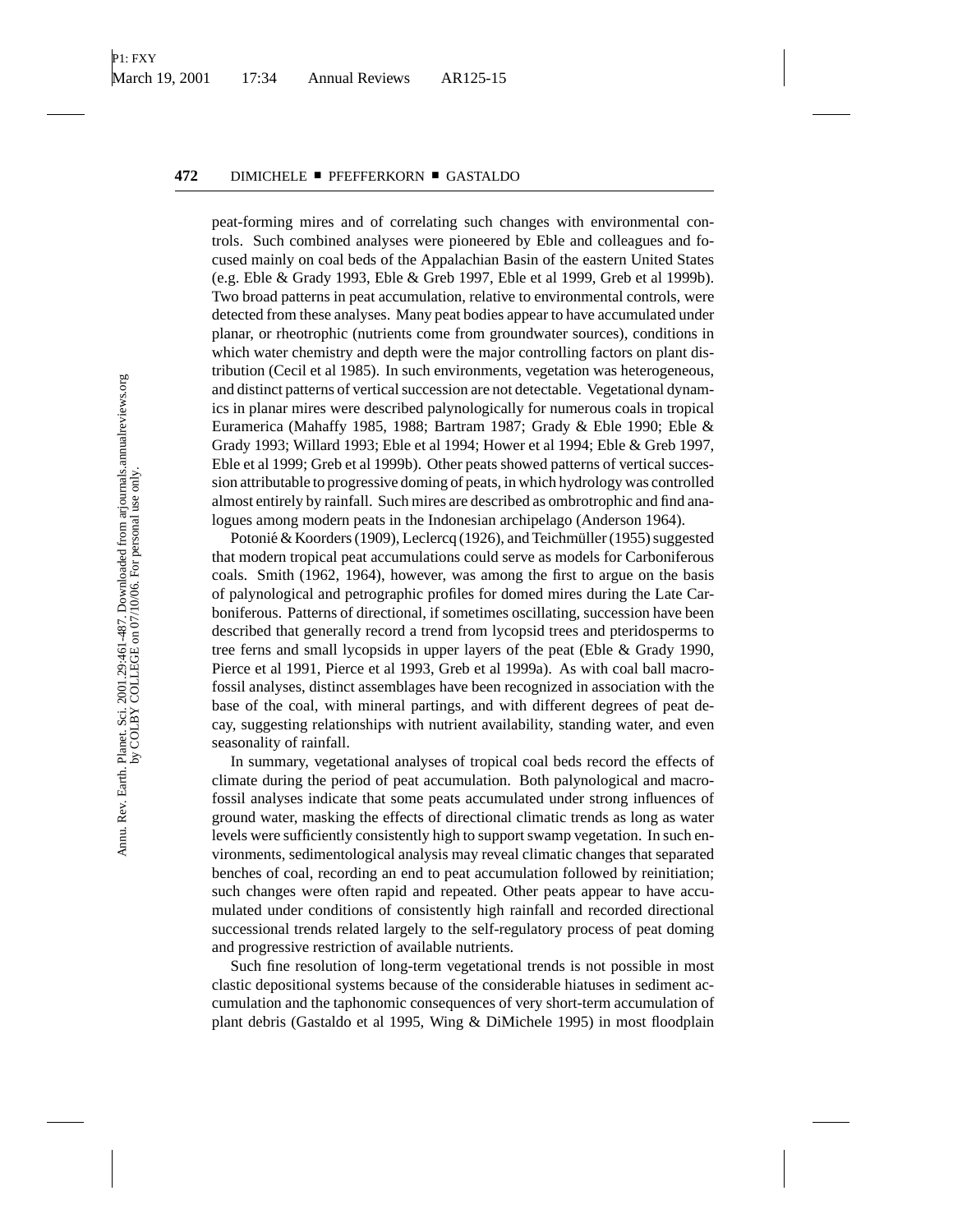settings. It is possible, however, to evaluate these assemblages over longer time scales when the same (isotaphonomic) depositional settings have been preserved within fifth- and fourth-order cycles, particularly in coastal-deltaic regimes. Scott (1978) and Pryor & Gastaldo (2000), using finely split, layer-by-layer analysis, quantitatively examined patterns of vegetational change on floodplains and in clastic swamp habitats. They generally found compositional stability within a given setting, representing periods of accumulation of tens to hundreds of years, suggesting long-lived mature forests as the source vegetation.

# **Patterns of Persistence and Change During Glacial-Interglacial Fluctuations**

The environmental signature of the Late Carboniferous and Early Permian, like that of the Holocene, was one of change. Glacial-interglacial fluctuations and their attendant climatic and sea level fluctuations were superimposed on yet longer-term climatic trends, reflecting patterns of atmospheric circulation, the slow movement of continental regions into different climatic zones, or transitions from globally cold to warm conditions. Consequently, from first principles, vegetation might be expected to respond by ever changing. This expectation has been confronted squarely by Quaternary paleoecology. In the temperate zones, particularly of the Northern Hemisphere, there is good evidence that plant species track climate individualistically, reflecting their individually evolved tolerances, rather than as part of integrated vegetational units (Webb 1988, Overpeck et al 1992). pattern of environmental tracking is not so clear in the modern tropics, however. The study of long cores from Amazonia suggests some vertical movements of plants superimposed on a pattern of lowland vegetational persistence (Collinvaux et al 2000). The alternative hypothesis suggests that tropical vegetation broke up into a large number of refugia from which forests reexpanded (Burnham & Graham 1999).

As viewed from the Paleozoic, a major concern for all such analyses is what constitutes sameness in vegetational composition from temporal point to point. If temporally successive assemblages appear to be drawn from the same species pool or biome but in different proportions, do they constitute nonanalogue assemblages? What is the standard? How different must two assemblages be to be considered "different"? Studies of ancient marine communities attempted to answer some of these questions (Bennington & Bambach 1996, Bennington & Rutherford, 1999), but a solution remains elusive (Ivany 1999).

In Late Carboniferous terrestrial systems, the concept of sameness was partly or perhaps largely defined by contrasts between very different vegetation types that succeeded each other temporally. Changes from one vegetation type to the other occurred relatively rapidly on all scales of spatiotemporal resolution in all paleogeographic provinces, although they were resolved at different levels in each province on the basis of the degree of study and the nature of available fossils. In the Euramerican tropics, such changes have been identified on several spatial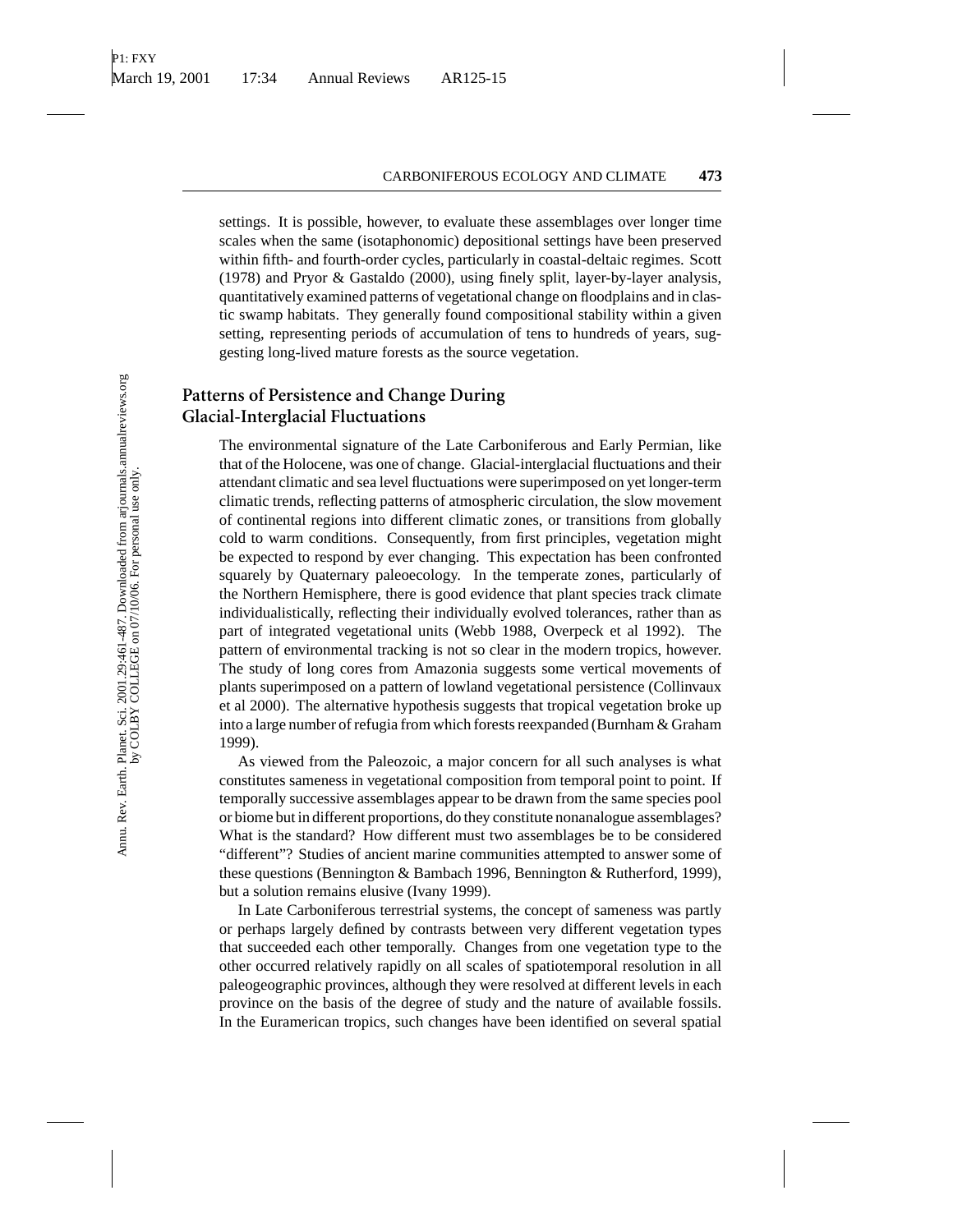scales: within the lowland-wetland species pool or biome at the Westphalian-Stephanian boundary (Pfefferkorn & Thomson 1982, Phillips & Peppers 1984), between the wetland biome and the seasonally dry biome during the Early Permian (Fredericksen 1972, Broutin et al 1990, DiMichele & Aronson 1992), and between the seasonally dry and seasonally wet biomes during the late Early Permian (Ziegler 1990, DiMichele et al 2001). In the Angaran Province, significant vegetational change has been recognized mainly at the biome level during the transition from the Early to the Late Carboniferous (Meyen 1982). In Gondwanaland, such changes have been described mainly at the level of biomes, particularly at the transition from the Carboniferous to the Permian (Retallack 1980, Archangelsky 1990, Cúneo 1996), although smaller-scale patterns within species pools have been discussed (Archangelsky 1990). Alleman et al (1995) described seven different plant communities from strata in a single section that nevertheless represent a single ecological landscape that did not change while these beds were deposited.

*Stability and Instability Within a Biome* The concept of changing vegetation in the face of glacial-interglacial oscillation is most firmly established for the late Pleistocene and Holocene temperate zone. Thus, the place to look for such patterns in the Late Carboniferous and Permian is in the temperate regions. Archangelsky (1990) stated the following: "In Gondwana, Carboniferous and Early Permian strata show drastic changes of floral assemblages through successive plant horizons. This pattern defines Gondwana as a Late Paleozoic floristic unit characterized by continuous migrational flows ..." He attributed this finding to continental mobility and associated paleoclimatic changes. This comment suggests a temperate-zone vegetational response not unlike that recorded in the Holocene.

In contrast to this pattern, the tropics of Euramerica recorded patterns of long-persistent vegetational associations in peat-forming environments during the Westphalian and again in the Stephanian, but on a different compositional theme (Phillips et al 1985, DiMichele et al 1996). From one coal bed to the next, each separated by climatic and sea level changes (Cecil 1990), similar vegetational gradients and basic intramire community associations can be identified quantitatively. Such persistent associations were not compositionally identical but appear to have been drawn repeatedly from the same species pool in roughly the same proportions, with some notable comings and goings as a consequence of species turnover through background extinction. Gradients of taxa by environmental variables were conserved.

During such periods of vegetational stability, species turnover was strongly confined to ecomorphic themes, such that the loss of a lycopsid tree from low-diversity, flooded habitats resulted in replacement by a congener. Similarly, extinction of a medullosan pteridosperm or a cordaite species also resulted in replacement within the ecological fabric by an ecomorphic congener or close relative within the same phylogenetic lineage (DiMichele & Phillips 1996b). Coal ball studies suggest that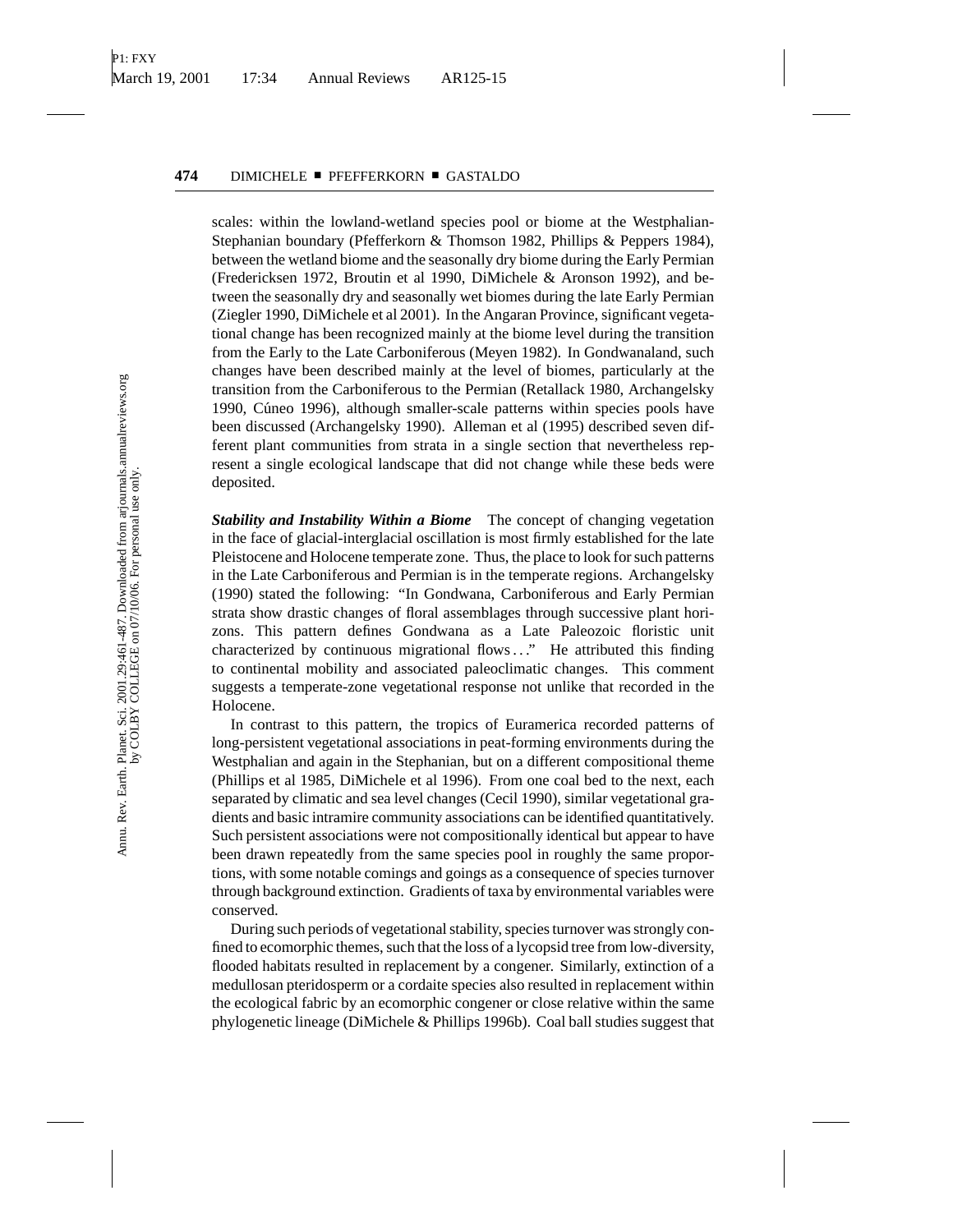ecomorphic replacement and general preservation of ecological structure occur with background extinction levels of 10% or less (DiMichele & Phillips 1996b). Such low levels of background extinction may permit the fabric of species interactions to remain intact, thus exerting strong influence on species replacement dynamics.

Similar patterns were found in flood basin environments during this same period at the level of large-scale changes within the tropical wetland species pool (Pfefferkorn & Thomson 1982). Data from compression fossils recorded in cores through European coal basins revealed a pattern much like that of the coal beds themselves, of repeated similar vegetational associations through the early part of the Late Carboniferous (Purkynov´a 1977, Havlena 1982). Analysis of species turnover also revealed that vegetation can tolerate about 10% turnover and remain structurally intact (Gastaldo et al 1998).

What happened to vegetation between the coal-forming intervals? Did it migrate intact to other areas outside of the sampling window of the depositional realm? Did it break up into isolated refugia from which it emerged once regional climate became favorable again? Presently, such questions cannot be answered. A hint may be gained from deposits such as that of the Hamilton Quarry, a Late Pennsylvanian deposit from Kansas (Rothwell & Mapes 1988, Cunningham et al 1993). The Hamilton deposit appears to have formed during a time of regional seasonal dryness and lowstand, and it includes conifers and other elements of dryhabitat vegetation. It also includes typically Carboniferous wetland plants that may have been living along wet stream bottoms in refugia.

*Rapid Changes in Vegetational State Within a Biome* Near the boundary between the Middle and Upper Pennsylvanian, approximately the boundary between the Westphalian and Stephanian, the tropical lowlands experienced a major plant extinction and subsequent change in patterns of vegetational dominance and diversity. These changes appear to be a consequence of rapid changes in climate, probably caused by a pulse of global warming (Frakes et al 1992) associated with strong drying throughout much of the tropics (Phillips & Peppers 1984, Cecil 1990, Winston 1990). The changes that occurred, although major when examined quantitatively in terms of both species extinction and change in ecological structure and dynamics, were clearly confined to lowland-wetland vegetation and represent a reorganization of that particular species pool within its distinctive set of ecological and edaphic tolerances.

The pattern, first identified by Phillips et al (1974) on the basis of coal palynology, involves a major extinction of the dominant lycopsid trees and their replacement by marattialean tree ferns. A similar change has been documented in compression fossils of North America, although with taxonomic resolution somewhat lower than that from coal balls (Gillespie & Pfefferkorn 1979). In both compression and coal ball assemblages, tree ferns began to rise in quantitative importance before the extinction, but they did not reach dominant levels until afterward (Pfefferkorn & Thomson 1982, Phillips et al 1985, Willard & Phillips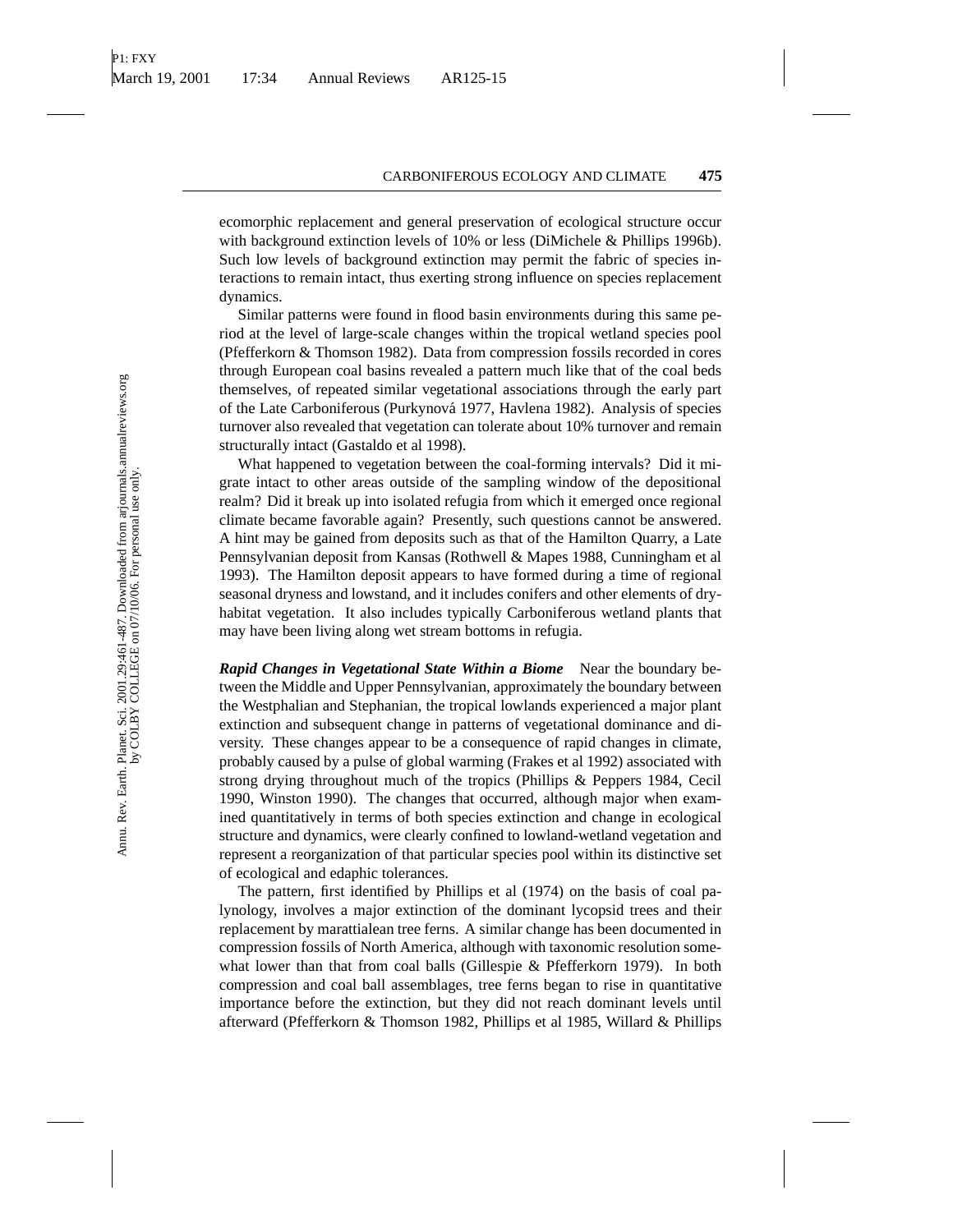1993, Pryor 1993). The dominance-diversity changes occurred in a rapid but timetransgressive manner from west to east across the Euramerican tropics (Phillips & Peppers 1984), but they never happened in parts of China, where Westphaliantype floras persisted into the Late Permian (Guo 1990, Chandra & Sun 1997). Macrofossil studies indicate a species loss in coal swamps through this transition of approximately 67% (DiMichele & Phillips 1996a), including 87% of the tree species.

Detailed study of the vegetational characteristics of the extinction, on a coalby-coal basis, is limited to coal palynology. Through a sequence of seven coals (all lacking coal ball macrofossils), Peppers (1985) documented high variability among dominant elements. Dominants varied among the lycopsid tree *Sigillaria*, the marsh-forming lycopsid subtree *Chaloneria*, and several kinds of tree ferns, with locally abundant calamites and pteridosperms. Patterns stabilized later in the Stephanian with the rise of marattialean tree ferns of several species and subdominance of pteridosperms and calamites.

Several structural ecological changes were brought about by the extinction. These included shortening of the wet-dry gradient through extinction of the lycopsid tree *Lepidophloios*, which colonized standing-water habitats; homogenization of lowland landscapes to dominance by tree ferns and pteridosperms in most habitats in both flood basins and peat swamps; increased stem diameters and inferred tree sizes of pteridosperms, trees ferns, and sphenopsids relative to their Westphalian ancestors; and a decline of nearly 50% in species diversity in coal swamps (DiMichele & Phillips 1996a, 1996b).

Tree ferns of the Westphalian were largely opportunistic weeds, although larger, stand-forming species began appearing in the latest Westphalian (Pfefferkorn & Thomson 1982, Lesnikowska 1989). DiMichele & Phillips (1996b) suggested that the extinction removed patterns of incumbent advantage and permitted a lotterylike period of ecological and evolutionary escalation, much as Vermeij (1987) described for marine ecosystems after periods of major extinction. The resulting advantage went to opportunistic species capable of rapid exploitation of the disrupted landscapes and large pools of available nutrients. Marattialean tree ferns produced massive quantities of spores, were cheaply constructed, and as a group had wide ecological tolerances. Such taxa have the ability to colonize physical space and expropriate resources rapidly in ecological time, which may have given them an advantage in evolutionary time as well.

The increase in size among virtually all plant groups that survived the extinction is reminiscent of the size changes seen among plants that colonize islands (Carlquist 1974). It is possible that in a fragmented, postextinction landscape associated with considerable release from competitive, stabilizing selection, size increases were made possible by relaxation of long-standing constraints. Any explanation of this phenomenon must account for its occurrence across clade lines. It is possible that changing concentrations of atmospheric gases, particularly  $CO<sub>2</sub>$  (Berner 1998), resulted in higher growth rates and biomass production.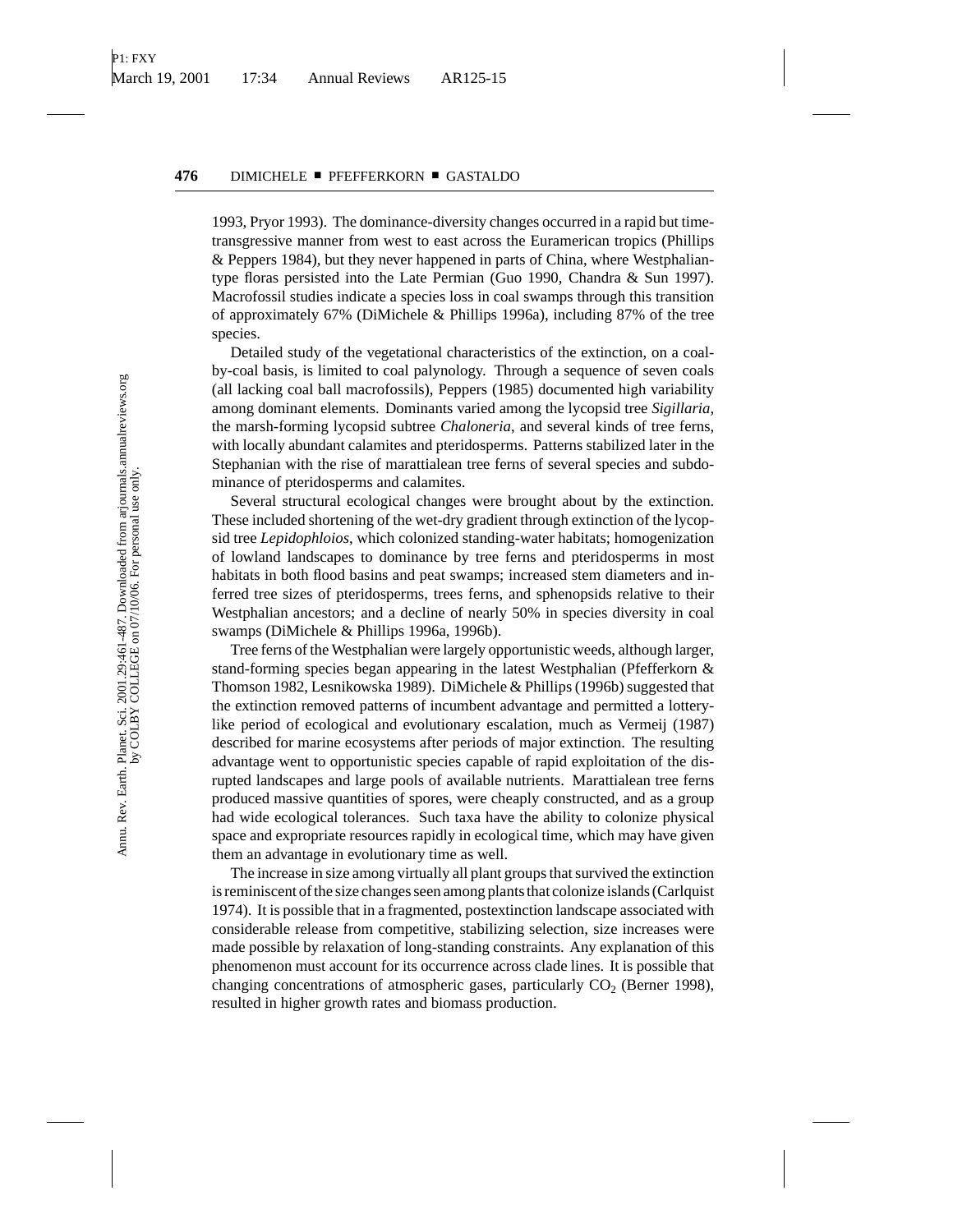# **Cold Interval-Warm Interval Transition: Interactions Between Biomes**

Beginning in the Stephanian, throughout the Euramerican tropics, floras appeared that were clearly distinct in taxonomic composition from those of the wetlands and were associated with indicators of seasonally dry climates (Mapes & Gastaldo 1987, Broutin et al 1990, DiMichele & Aronson 1992). These "extrabasinal" floras (see Pfefferkorn 1980) were initially few and were intercalated as distinct beds among typically Late Carboniferous floras. This pattern suggests that the climatic excursion at the Westphalian-Stephanian boundary was the first in a series of oscillations that began to dry and warm the tropics, whereby the pulses of warming and drying brought an upland, or extrabasinal, flora into the basins and thus into the depositional and preservational window (Cridland & Morris 1963). By the middle Early Permian, the trend toward drying and warming was clearly established and associated with a marked change in the flora throughout most of the tropics except in China (Fredericksen 1972, Knoll 1984).

The new flora was dominated by seed plants, including conifers, pteridosperms, ginkgophytes, and cycads. It was notably poor in ferns, lycopsids, and sphenopsids, which were the framework plants of Late Carboniferous assemblages. The seasonally dry biome underwent significant changes through time (Read & Mamay 1964) due to gradual species turnover. Thus, this biome had internal dynamic properties not unlike those of the tropical wet biome and represented a distinct species pool, one having almost nothing in common with the ever-wet biome at the species level. The contrast between modern tropical wet and seasonally dry biomes is similarly sharp (Ziegler 1990).

The new flora made its earliest appearances in the early mid-Westphalian (Westphalian B or Duckmantian). Scott & Chaloner (1983) and Scott (1984) described fusinized remains of conifer foliage from a typical lowland-wetland assemblage. Lyons & Darrah (1989) tabulated the occurrences of all pre-Stephanian conifer fossils and found that all are preserved as charcoal and all occur in basins proximate to contemporaneously rising upland regions. This finding suggests that the charcoal was formed in fires in the highlands and transported into the adjacent basins. Conifer remains, because of their robust character and distinctive architecture, are more easily recognized than other elements of the flora that might be preserved as charcoal and serve as signature plants for this seasonally dry biome. The early conifer fossil record indicates that the two biomes existed side by side in the tropics much earlier than the first occurrences of well-preserved macrofloras would indicate.

As drying in the tropics continued, the seasonally dry biome was further replaced in the lowlands by a flora adapted to still drier but perhaps seasonally wet conditions. DiMichele et al (2001) described a flora from the latest Early Permian of Texas that preserved a number of taxa previously known only from the Mesozoic, including the conifer *Podozamites*, the cycad *Dioonitocarpidum*, and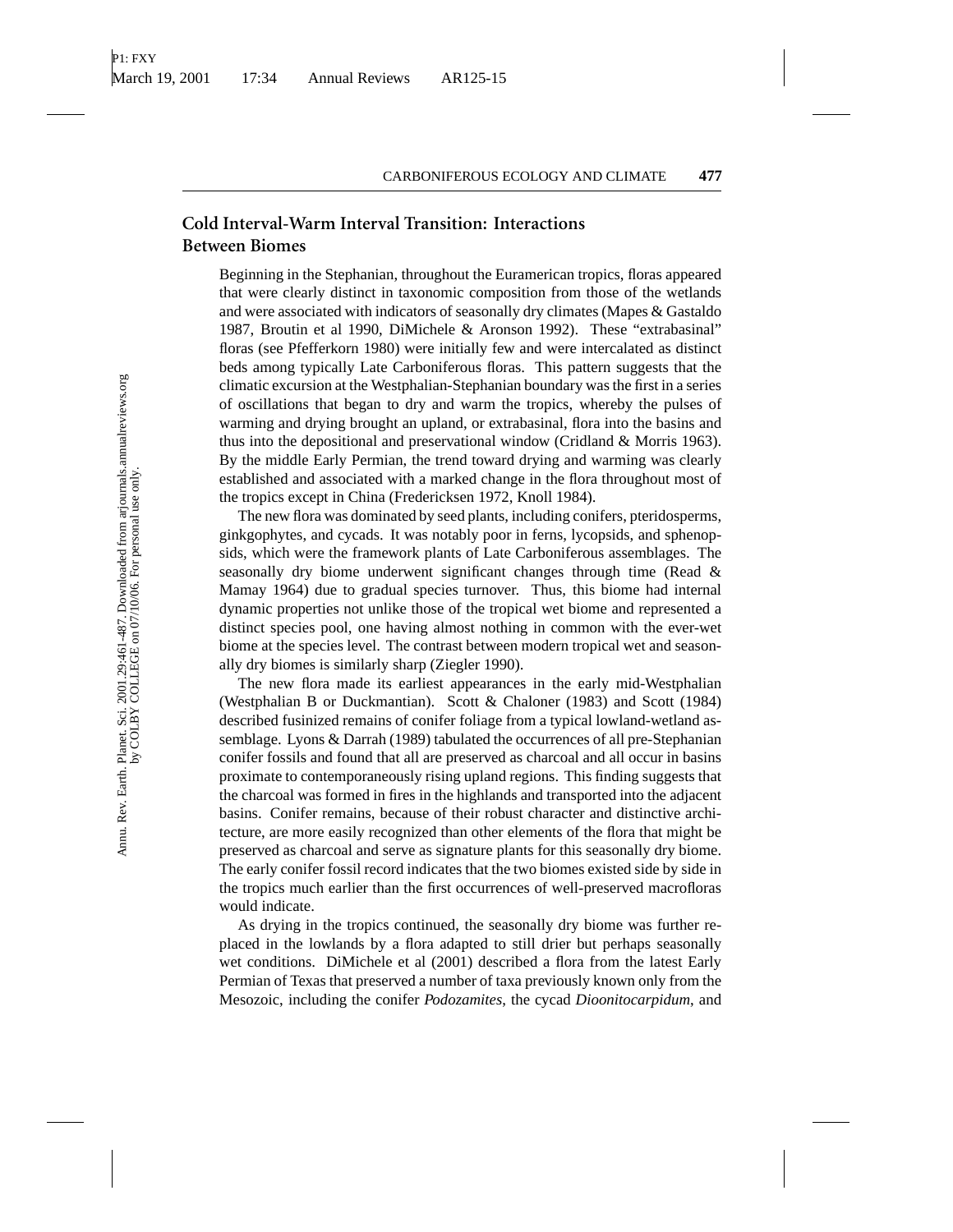*Agathis*-like conifer seeds. These were mixed with a number of taxa characteristic of the Late Permian Zechstein flora (Schweitzer 1986), including the conifers *Ullmannia* and *Pseudovoltzia*, and the possible cycad *Taeniopteris eckhardtii*. The Zechstein flora, known from the Late Permian of Germany and England, preserved other typically Mesozoic elements.

A significant aspect of this new flora is its implications regarding the Permian-Triassic extinction on land. Retallack (1995) presented evidence for major devastation of terrestrial environments at this time in Earth's history, and his findings from the Southern Hemisphere have been extended to Europe (Looy et al 1999). The occurrence of distinctly Mesozoic elements in the Early and Late Permian, however, indicates that many lineages survived this devastation, which may have had its strongest effect in the basinal lowlands and hence on those sites in which fossil assemblages are preserved most commonly (Gastaldo et al 1995). Colonization of the lowlands by conifers, cycadophytes, and pteridospermous seed plants in the later Triassic and Jurassic obviously did not occur by reevolution of these Paleozoic taxa; rather, migrations from extrabasinal refugia must have fueled the recovery.

#### **FINAL COMMENTS**

In a recent paper, Paine et al (1998) noted that multispecies assemblages have evolved in the presence of disturbance and could likely accommodate even very large, infrequent disturbances if they were within the typical range of disturbance intensity. These authors suggested that major changes in the fundamental state of an ecosystem would result from compound perturbations that prevent a system from recovering and permanently change its structure. The terrestrial fossil record supports their basic conclusions. As reviewed above, species pools, recognized largely as biomes, appear to be stable associations for long periods. Biomes replace each other in space as a consequence of major climatic changes. Within such species pools there are various degrees of assemblage stability in time and space. Changes from one state to another—changes in dominance-diversity pattern and taxonomic composition—within a biome appear to correlate with environmental changes of great magnitude that bring about extinction levels that exceed background levels.

The fossil record also sheds light on the debate regarding community stability, that is, the classic Clementsian-Gleasonian dichotomy: Do multispecies assemblages have emergent group properties, or are they happenstance associations? In the temperate zone, species individualism seems to be the rule on virtually all scales of time and space, as long as there is significant climatic fluctuation over time to act as a forcing mechanism. In the tropics, species assemblages appear to be more persistent and may have emergent properties, such as those seen in ecomorphic species replacement patterns brought about by incumbency and niche partitioning. Only by examining the compositional and quantitative patterns of assemblages over intervals of geological time can such patterns be glimpsed, even dimly.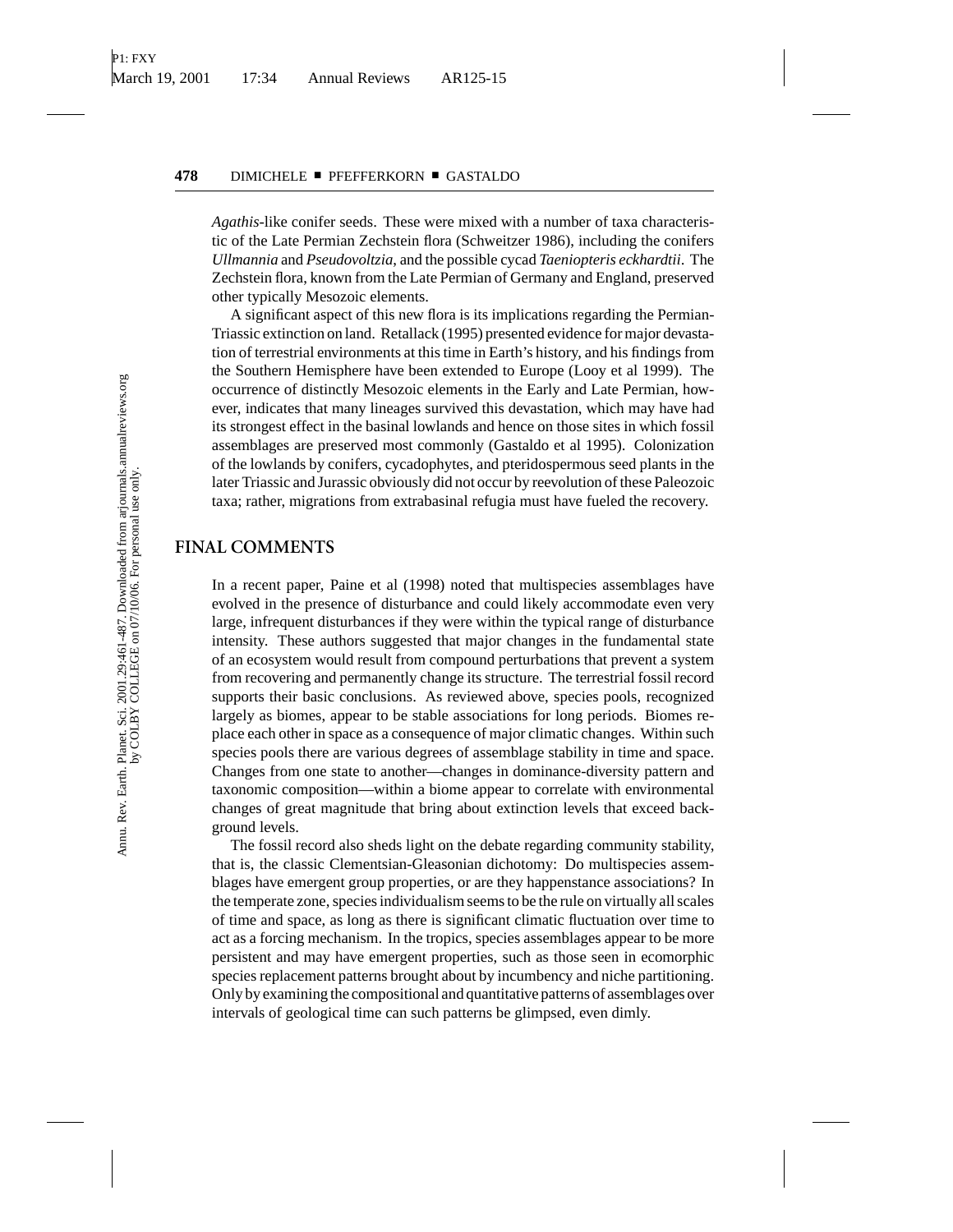#### **Visit the Annual Reviews home page at www.AnnualReviews.org**

#### **LITERATURE CITED**

- Alleman V, Pfefferkorn HW. 1988. Licopodos de Paracas: significacion geologica y paleo-climatologica. *Bol. Soc. Geol. Peru´* 78: 131–6
- Alleman V, Pfefferkorn HW, Erwin DM. 1995. Los contextos paleoecológicos variados de las floras Carboníferas de Paracas (Ica, Perú). *Bol. Soc. Geol. Peru´* 84:37–42
- Anderson JAR. 1964. The structure and development of the peat swamps of Sarawak and Brunei. *J. Trop. Geogr.* 18:7–16
- Archangelsky S. 1983. *Nothorhacopteris*, a new generic name for some Carboniferous monopinnate fronds of Gondwanaland ( = *Rhacopteris ovata* auct. and *Pseudorhacopteris* Rigby 1973). *Rev. Palaeobot. Palynol.* 38:157–72
- Archangelsky S. 1986. Late Paleozoic floras of the Southern Hemisphere: distribution, composition, paleoecology. In *Land Plants: Notes for a Short Course. Studies in Geology*, ed. RA Gastaldo, 15:128–42. Knoxville, TN: *Univ. Tenn. Dep. Geol. Sci*.
- Archangelsky S. 1990. Plant distribution in Gondwana during the late Paleozoic. In *Antarctic Paleobiology*, ed. TN Taylor, EL Taylor, pp. 102–17. Berlin: Springer-Verlag
- Archangelsky S, Cúneo R. 1987. Ferugliocladaceae, a new conifer family from the Permian of Gondwana. *Rev. Palaeobot. Palynol.* 51:3–30
- Archangelsky S, Cúneo R. 1990. Polyspermo*phyllum*, a new Permian gymnosperm from Argentina, with consideration about the Dicranophyllales. *Rev. Palaeobot. Palynol.* 63:117–35
- Archangelsky S, Wagner RH. 1983. *Glossopteris anatolia* sp. nov. from uppermost Permian strata in southeast Turkey. *Bull. Br. Mus. Nat. Hist.* 37:81–91
- Arens NC. 1997. Responses of leaf anatomy to light environment in the tree fern *Cyathea caracasana* (Cyatheaceae) and its ap-

plication to some ancient seed ferns. *Palaios* 12:84–94

- Bartram KM. 1987. Lycopsid succession in coals: an example from the Low Barnsley Seam (Westphalian B), Yorkshire, England. In *Coal and Coal Bearing Strata: Recent Adv., Geol. Soc. Spec. Publ.* No. 32, ed. AC Scott, pp. 187–99. London, UK: Blackwell
- Beerling DJ, Woodward FI, Lomas MR, Wills MA, Quick WP, Valdea PJ. 1998. The influence of Carboniferous paleoatmospheres on plant function: an experimental and modelling assessment. *Philos. Trans. R. Soc. London Ser. B* 353:131–40
- Behrensmeyer AK, Kidwell S, Gastaldo R. 2000. Taphonomy and paleobiology. In *Deep Time, Paleobiology's Perspective*, ed. D Erwin, S Wing. *Paleobiology* 26(Suppl. 4): 103–47
- Bennington JB, Bambach RK. 1996. Statistical testing for paleocommunity recurrence: Are similar fossil assemblages ever the same? *Palaeogeogr. Palaeoclimatol. Palaeoecol.* 127:107–23
- Bennington JB, Rutherford SD. 1999. Precision and reliability in paleocommunity comparisons based on cluster confidence intervals: how to get more statistical bang for your buck. *Palaios* 14:506–15
- Berner RA. 1998. The carbon cycle and  $CO<sub>2</sub>$ over Phanerozoic time: the role of land plants. *Philos. Trans. R. Soc. London Ser. B* 353:75–82
- Berner RA, Petsch ST, Lake JA, Beerling DJ, Popp BN, et al. 2000. Isotope fractionation and atmospheric oxygen: implications for Phanerozoic O<sub>2</sub> evolution. *Science* 287:1630–33
- Blanton-Hooks A, Gastaldo RA. 1997. Paleoecological implications of a recently discovered isoetalean lycopsid from the Early Pennsylvanian of the Black Warrior Basin,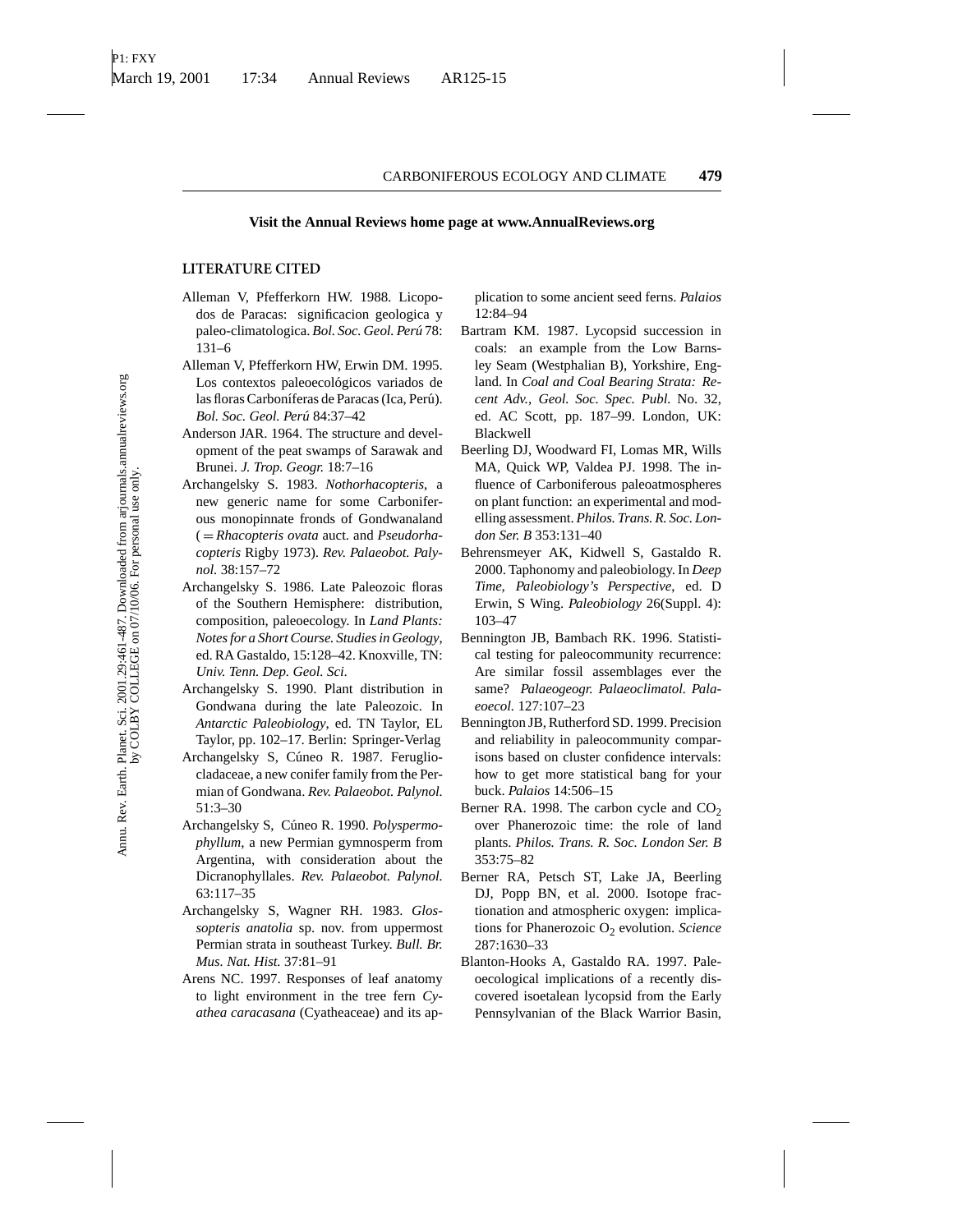Alabama. *Geol. Soc. Am. Abstr. Program* 29(3):5–6

- Broutin J, Doubinger J, Farjanel G, Freytet F, Kerp H, et al. 1990. Le renouvellement des flores au passage Carbonifère Permien: approches stratigraphiques, biologiques, sédimentologiques. C. R. Acad. Sci. *Paris* 311:1563–69
- Broutin J, Roger J, Platel J-P, Angiolini L, Baud A, et al. 1995. The Permian Pangea: phytogeographic implications of new paleontological discoveries in Oman (Arabian Peninsula). *C. R. Acad. Sci. Paris* 321(IIa):1069–86
- Burnham RB, Graham A. 1999. The history of neotropical vegetation: new developments and status. *Ann. Mo. Bot. Gard.* 86:546–89
- Bustin RM. 1997. Cold temperate peats and coals: their sedimentology and composition. In *Late Glacial and Postglacial Environmental Changes: Quaternary, Carboniferous-Permian, and Proterozoic*, ed. IP Martini, pp. 294–310. New York: Oxford Univ. Press. 343 pp.
- Carlquist S. 1974. *Island Biogeography*. New York: Columbia Univ. Press
- Cecil CB. 1990. Paleoclimate controls on stratigraphic repetition of chemical and siliciclastic rocks. *Geology* 18:533–36
- Cecil CB, Stanton RW, Neuzil SG, Dulong FT, Ruppert LF, Pierce BS. 1985. Paleoclimatic controls on late Paleozoic sedimentation and peat formation in the central Appalachian Basin (USA). *Int. J. Coal Geol.* 5:195– 230
- Chaloner WG, Lacey WS. 1973. The distribution of late Palaeozoic floras. *Spec. Pap. Palaeontol.* 12:271–89
- Chaloner WG, Meyen SV. 1973. Carboniferous and Permian floras of the northern continents. In *Atlas of Palaeobiogeography*, ed. A Hallam, pp. 169–86. Amsterdam: Elsevier
- Chandra S, Sun K. 1997. Evolution and comparison of the Gondwana flora and the Cathaysia flora. *Palaeobotanist* 46:35–46
- Collinvaux PA, DeOliveira PE, Bush MB. 2000.

Amazonian and neotropical plant communities on glacial time scales: the failure of the aridity and refuge hypotheses. *Quat. Sci. Rev.* 19:141–69

- Costanza SH. 1985. *Pennsylvanioxylon* of Middle and Upper Pennsylvanian coals from the Illinois Basin and its comparison with *Mesoxylon*. *Palaeontographica* 197B:81– 121
- Cridland AA, Morris JE. 1963. *Taeniopteris, Walchia*, and *Dichophyllum* in the Pennsylvanian system of Kansas. *Univ. Kans. Sci. Bull.* 44:71–82
- Crowley TJ, Baum SK. 1992. Modelling late Paleozoic glaciation. *Geology* 20:507–10
- Crowley TJ, North GR. 1988. Abrupt climate change and extinction events in Earth history. *Science* 240:996–1002
- Crowley TJ, Yip K-JJ, Baum SK, Moore SB. 1996. Modelling Carboniferous coal formation. *Paleoclimates* 2:159–77
- Cúneo R. 1996. Permian phytogeography in Gondwana. *Palaeogeogr. Palaeoclimatol. Palaeoecol.* 125:75–104
- Cunningham CR, Feldman HR, Franseen EK, Gastaldo RA, Mapes G, et al. 1993. The Upper Carboniferous (Stephanian) Hamilton Fossil-Lagerstatte (Kansas, USA): a valley fill, tidally influenced depositional model. *Lethaia* 26:225–36
- Demko TM, Gastaldo RA. 1996. Eustatic and autocyclic influences on deposition of the Lower Pennsylvanian Mary Lee Coal zone, Warrior Basin, Alabama. *Int. J. Coal Geol.* 31:3–19
- Dickens JM. 1996. Problems of a Late Palaeozoic glaciation in Australia and subsequent climate in the Permian. *Palaeogeogr. Palaeoclimatol. Palaeoecol.* 125:185–97
- Diessel CFK. 1986. The correlation between coal facies and depositional environments. *Proc. Symp., Univ. Newcastle Adv. Study Sydney Basin, 20th*, Newcastle, Aust. pp. 19– 22
- Diessel CFK. 1992. *Coal-bearing Depositional Systems*. London: Springer-Verlag. 720 pp.
- DiMichele WA, Aronson RB. 1992. The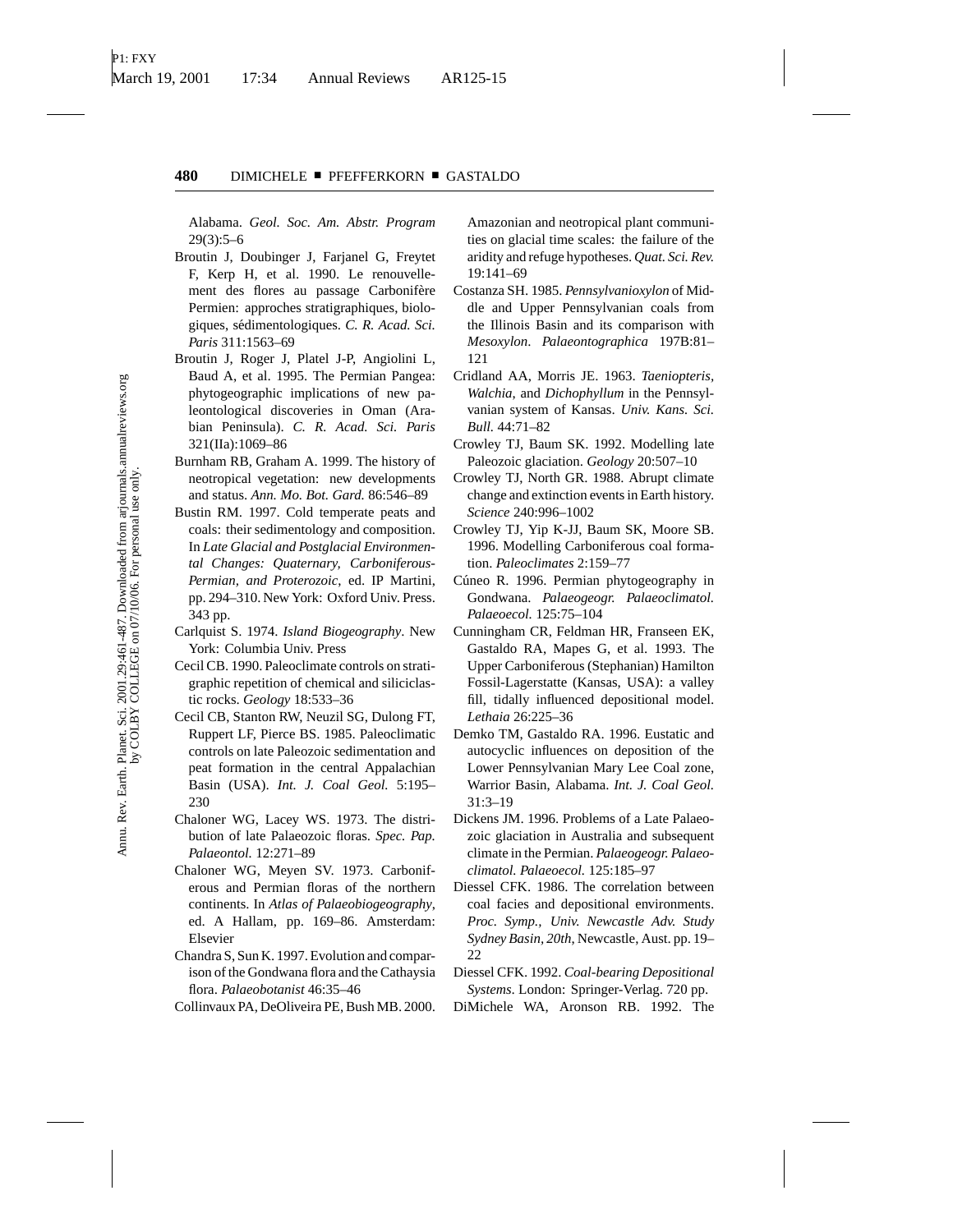Pennsylvanian-Permian vegetational transition: a terrestrial analogue to the onshoreoffshore hypothesis. *Evolution* 46:807–24

- DiMichele WA, Mamay SH, Chaney DS, Hook RW, Nelson WJ. 2001. An Early Permian flora with Late Permian and Mesozoic affinities from North-Central Texas. *J. Paleontol.* In press
- DiMichele WA, Pfefferkorn HW, Phillips TL. 1996. Persistence of Late Carboniferous tropical vegetation during glacially driven climatic and sea-level fluctuations. *Palaeogeogr. Palaeoclimatol. Palaeoecol.* 125:105– 28
- DiMichele WA, Phillips TL. 1985. Arborescent lycopod reproduction and paleoecology in a coal-swamp environment of late Middle Pennsylvanian age (Herrin Coal, Illinois). *Rev. Palaeobot. Palynol.* 44:1–26
- DiMichele WA, Phillips TL. 1988. Paleoecology of the Middle Pennsylvanian-age Herrin coal swamp (Illinois) near a contemporaneous river system, the Walshville paleochannel. *Rev. Paleobot. Palynol.* 56:151–76
- DiMichele WA, Phillips TL. 1994. Paleobotanical and paleoecological constraints on models of peat formation in the Late Carboniferous of Euramerica. *Palaeogeogr. Palaeoclimatol. Palaeoecol.* 106:39–90
- DiMichele WA, Phillips TL. 1996a. Climate change, plant extinctions and vegetational recovery during the Middle-Late Pennsylvanian transition: the case of tropical peatforming environments in North America. *Geol. Soc. Spec. Publ. No.* 102:201–21
- DiMichele WA, Phillips TL. 1996b. Clades, ecological amplitudes, and ecomorphs: phylogenetic effects and persistence of primitive plant communities in the Pennsylvanian-age tropical wetlands. *Palaeogeogr. Palaeoclimatol. Palaeoecol.* 127:83–105
- Donaldson AC, Eble C. 1991. Pennsylvanian coals of central and eastern United States. In *The Geology of North America: Economic Geology, U.S*., ed. HJ Gluskoter, DD Rice, RB Taylor, 2:523–46. Boulder, CO: Geol. Soc. Am.
- Eble CF, Gastaldo RA, Demko TM, Liu Y. 1994. Coal compositional changes along a mire interior to mire margin transect in the Mary Lee coal bed, Warrior Basin, Alabama, USA. *Int. J. Coal Geol.* 26:43–62
- Eble CF, Grady WC. 1990. Paleoecological interpretation of a Middle Pennsylvanian coal bed in the Central Appalachian Basin, USA. *Int. J. Coal Geol.* 16:255–86
- Eble CF, Grady WC. 1993. Palynologic and petrographic characteristics of two Middle Pennsylvanian coal beds and a probable modern analogue. In *Modern and Ancient Coal Forming Environments, Spec. Pap. 286*, ed. JC Cobb, CB Cecil, pp. 119–38. Boulder, CO: *Geol. Soc. Am*.
- Eble CF, Greb SF. 1997. Channel-fill coals along the western margin of the eastern Kentucky coal field. *Int. J. Coal Geol.* 33:183– 207
- Eble CF, Greb SF, Williams DA, Hower JC. 1999. Observations on the palynology, petrography and geochemistry of the Western Kentucky number 4 coal bed. *Int. J. Coal Geol.* 39:121–39
- El-Khayal AA, Wagner RH. 1985. Upper Permian stratigraphy and megaflora of Saudi Arabia: paleogeographic and climatic implications. *C. R. 10th Int. Congr. Carb. Strat. Geol.* 3:17–26
- Falcon-Lang HJ. 1999a. The Early Carboniferous (Asbian—Brigantian) seasonal tropical climate of northern Britain. *Palaios* 14:116– 26
- Falcon-Lang HJ. 1999b. Fire ecology of a Late Carboniferous floodplain: Joggins, Nova Scotia. *J. Geol. Soc. London* 156:137–48
- Falcon-Lang HJ, Scott AC. 2000. Upland ecology of some Late Carboniferous cordaitalean trees from Nova Scotia and England. *Palaeogeogr. Palaeoclimatol. Palaeoecol.* 156:225– 42
- Fischer AG. 1982. Long-term climatic oscillations recorded in stratigraphy. In *Climate in Earth History*, ed. WH Berger, JD Crowell, pp. 97–104. Washington, DC: Natl. Acad.
- Frakes LA, Francis JE, Syktus JI. 1992.*Climate*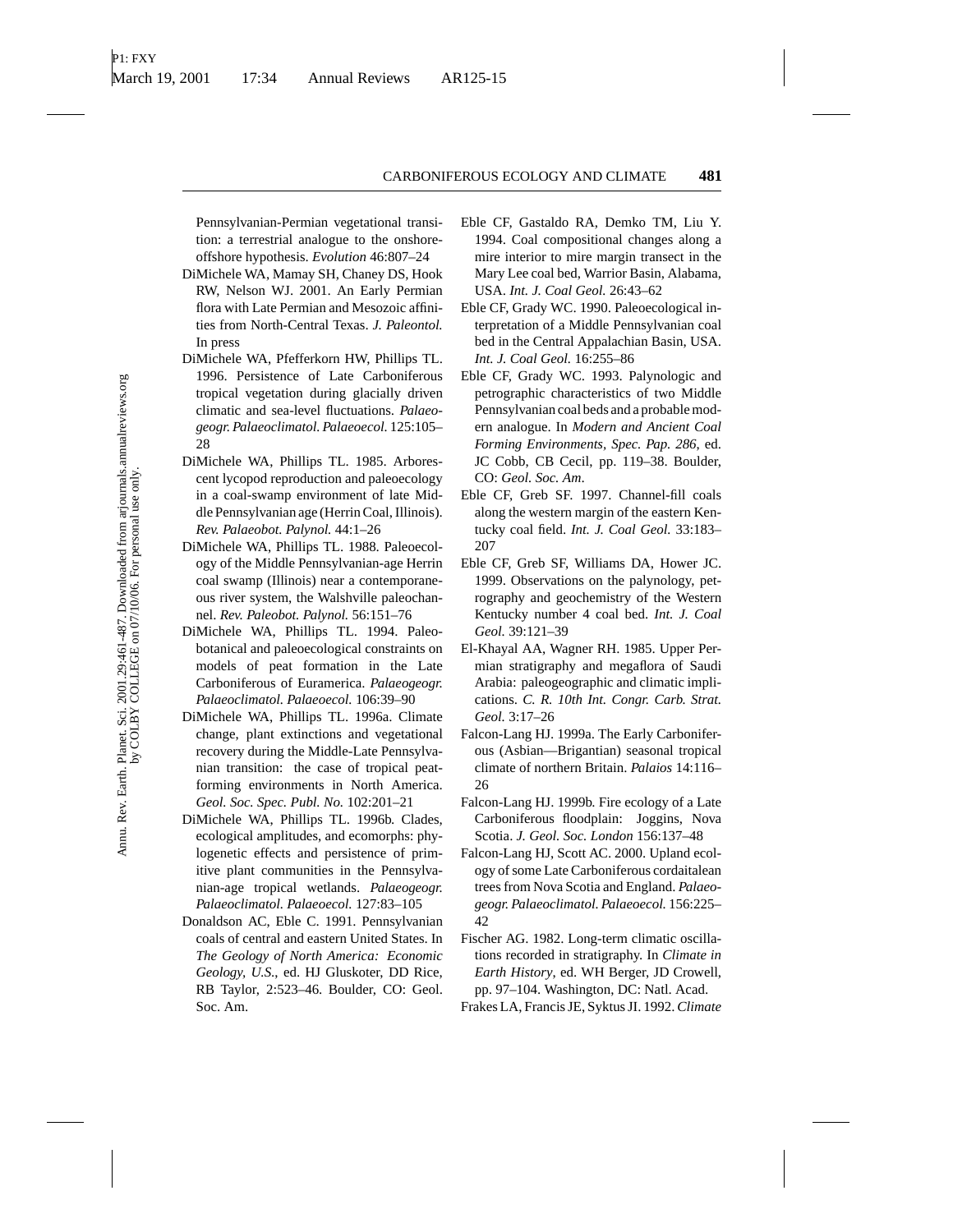*Modes of the Phanerozoic*, pp. 37–55. Cambridge, UK: Cambridge Univ. Press. 274 pp.

- Fredericksen NO. 1972. The rise of the Mesophytic flora. *Geosci. Man* 4:17–28
- Gastaldo RA. 1992. Regenerative growth in fossil horsetails following burial by alluvium. *Hist. Biol.* 6:203–19
- Gastaldo RA. 1987. Confirmation of Carboniferous clastic swamp communities. *Nature* 326:869–71
- Gastaldo RA, Demko TM, Liu Y. 1991. A mechanism to explain persistent alternation of clastic and peat-accumulating swamps in Carboniferous sequences. *Bull. Soc. Geol. Fr.* 162:299–305
- Gastaldo RA, DiMichele WA, Pfefferkorn HW. 1996. Out of the icehouse into the greenhouse: a late Paleozoic analog for modern global vegetational change. *GSA Today*  $6(10):1-7$
- Gastaldo RA, Pfefferkorn HW, DiMichele WA. 1995. Taphonomic and sedimentologic characterization of roof-shale floras. *Geol. Soc. Am. Mem.* 185:341–52
- Gastaldo RA, Purkynová E, Šimůnek Z, Drábková J, Eble CF. 1998. Vegetational persistence patterns in coastal and continental interiors of the Silesian Basin, Czech Republic. *Pan Eur. Paleobot. Palynol. Conf., 5th*, (Abstr.) pp. 59
- Gillespie WM, Pfefferkorn HW. 1979. Distribution of commonly occurring plant megafossils in the proposed Pennsylvanian system stratotype. In *Proposed Pennsylvanian System Stratotype, Virginia and West Virginia*, ed. KJ England, HW Arndt, TW Henry, pp. 87–96. *Int. Congr. Carb. Strat. Geol., 9th, Guidebook Field Trip No. 1*
- Grady WC, Eble CF. 1990. Relationships among macerals, minerals, miospores and paleoecology in a column of Redstone coal (Upper Pennsylvanian) from north-central West Virginia (USA).*Int. J. Coal Geol.* 15:1– 26
- Greb SF, Chesnut DR. 1996. Lower and lower Middle Pennsylvanian fluvial to estuarine deposition, central Appalachian Basin: effects

of eustacy, tectonics, and climate. *Geol. Soc. Am. Bull.* 108:303–17

- Greb SF, Eble CF, Chesnut DR, Phillips TL, Hower JC. 1999a. An *in situ* occurrence of coal balls in the Amburgy coal bed, Pikesville Formation (Duckmantian), central Appalachian Basin, USA. *Palaios* 14:432– 50
- Greb SF, Eble CF, Hower JC. 1999b. Depositional history of the Fire Clay coal bed (Late Duckmantian), eastern Kentucky, USA. *Int. J. Coal Geol.* 40:255–80
- Guo Y. 1990. Palaeoecology of flora from coal measures of Upper Permian in western Guizhou. *J. China Coal Soc.* 5:141–65
- Hacquebard PA, Cameron AR, Donaldson JR. 1965. A depositional study of the Harbour seam, Sydney coalfield, Nova Scotia. *Geol. Surv. Can. Pap.* 65-15:1–31
- Havlena V. 1961. Die Floznahe und Flozfremde Flor des oberschlesischen Namurs A und B. *Palaeontographica B* 180:22–38
- Havlena V. 1971. Die zeitgleichen Floren des europäischen Oberkarbons und die mesophile Flora des Ostrau-Karwiner Steinkohlenreviers. *Rev. Palaeobot. Palynol.* 12:245–70
- Havlena V. 1975. European Upper Paleozoic, *Callipteris conferta*, and the Permo-Carboniferous boundary. In *The Age of the Dunkard, Proc. I.C. White Mem. Symp., 1st*, ed. Barlow JA, pp. 7–22. Morgantown, WV: W. Va. Geol. Econ. Surv.
- Havlena V. 1982. The Namurian of Upper Silesia: floral breaks, lithologic variants, and the mid-Carboniferous boundary problem. In *Stratigraphic Data for a Mid-Carboniferous Boundary*, ed. WHC Ramsbottom, WB Saunders, B Owen, pp. 112–19. Leeds, UK: Univ. Leeds
- Heckel PH. 1986. Sea-level curve for Pennsylvanian eustatic marine transgressiveregressive depositional cycles along midcontinent outcrop belt, North America. *Geology* 14:330–34
- Hower JC, Eble CF, Rathbone RF. 1994. Petrology and palynology of the No. 5 Block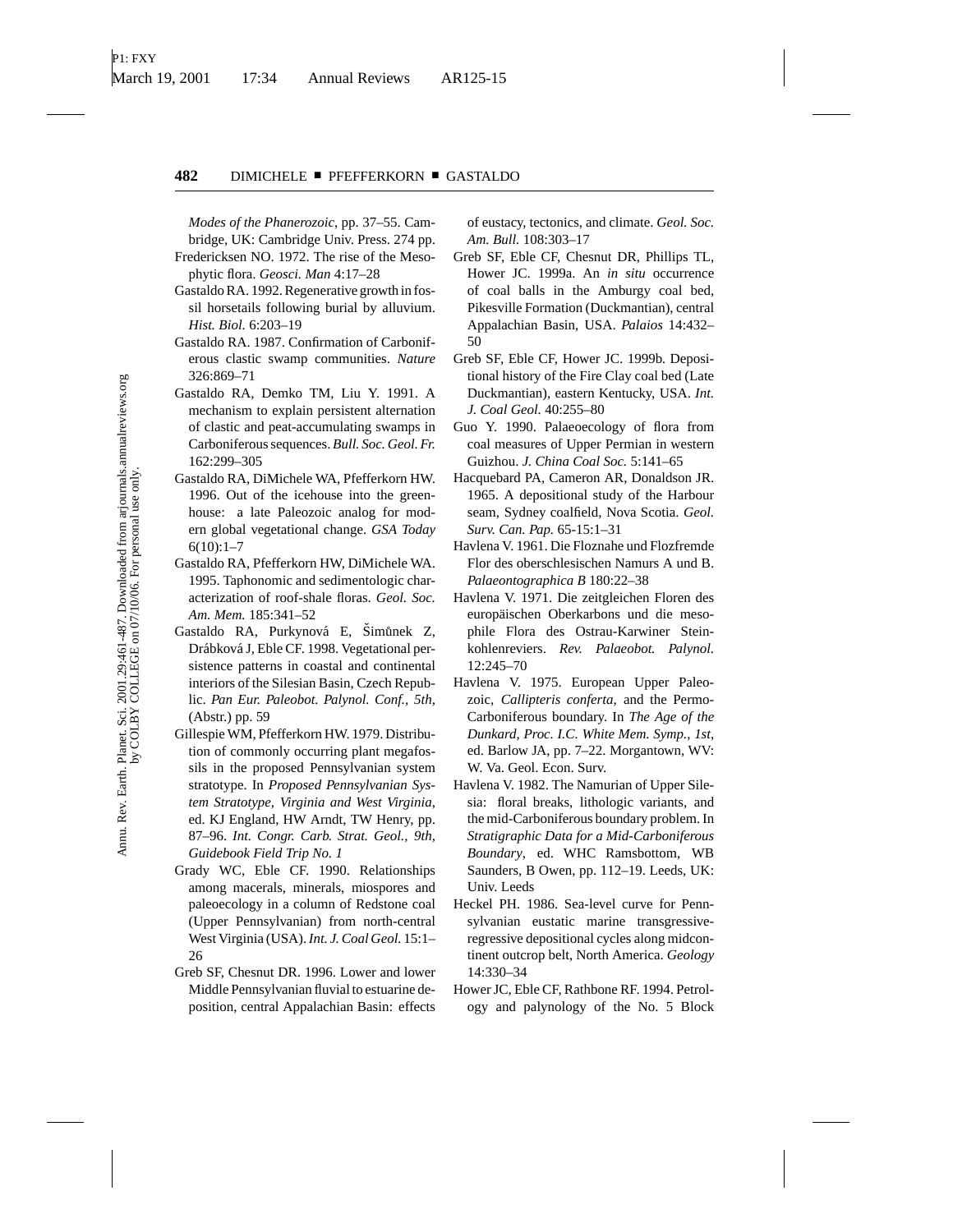coal bed, northeastern Kentucky. *Int. J. Coal Geol.* 25:171–93

- Iannuzzi R, Pfefferkorn HW, Díaz-Martínez E, Alleman V, Suárez-Soruco R. 1998. La flora Eocarbonífera de la Formación Siripaca (Grupo Ambo, Bolivia) y su correlacion con la flora de Paracas (Grupo Ambo, Perú). *Bol. Soc. Geol. Peru´* 88:39–51
- Ivany LC. 1999. So ... now what? Thoughts and ruminations about coordinated stasis.*Palaios* 14:297–300
- Klein G deV, Willard DA. 1989. Origin of Pennsylvanian coal-bearing cyclothems of North America. *Geology* 17:152–55
- Knoll AH. 1984. Patterns of extinction in the fossil record of vascular plants. In *Extinctions*, ed. M Nitecki, pp. 21–65. Chicago, IL: Univ. Chicago Press
- Kosanke RM. 1988. Palynological studies of Middle Pennsylvanian coal beds of the proposed Pennsylvanian system stratotype in West Virginia. *US Geol. Surv. Prof. Pap.* 1455:1–73
- Krings M, Kerp H. 1997. Cuticular analysis of a number of pteridosperms from the Upper Stephanian of central France: a preliminary report. *Proc. Int. Congr. Carb. Perm., 13th,* 1:249–57. Warsaw.: Pol. Geol. Inst.
- Krull ES. 1999. Permian palsa mires as paleoenvironmental proxies. *Palaios* 14:530–44
- Kyle RA, Schopf JM. 1982. Permian and Triassic palynstratigraphy of the Victoria Group, Transantarctic Mountains. In *Antarctic Science*, ed. C Craddock, pp. 649–59. Madison, WI: Univ. Wis. Press
- Leary RL. 1975. Early Pennsylvanian paleogeography of an upland area, western Illinois, USA. *Bull. Soc. Belg. Geol. ´* 84:19–31
- Leary RL. 1981. Early Pennsylvanian geology and paleobotany of the Rock Island County, Illinois, area. Part 1: Geology. *Ill. St. Mus. Rep. Invest.* 37:1–88
- Leary RL, Pfefferkorn HW. 1977. An Early Pennsylvanian flora with Megalopteris and Noeggerathiales from west-central Illinois. *Ill. St. Geol. Surv. Circ.* 500:1–77
- Leclercq S. 1926. Observations sur la sédimen-

tation dans la grande forêt équatoriale: analogies avec les formations houillères. *Ann. Soc. Geol. Belg. ´* 49:288–96

- Lesnikowska AD. 1989. *Anatomically preserved Marattiales from coal swamps of the Desmoinesian and Missourian of the midcontinent United States: systematics, ecology, and evolution*. PhD thesis. Univ. Ill., Urbana-Champaign. 227 pp.
- Looy CV, Brugman WA, Dilcher DL, Visscher H. 1999. The delayed resurgence of forests after the Permian-Triassic ecologic crisis. *Proc.. Natl. Acad. Sci. USA* 96:13857–62
- López-Gamundí OR. 1997. Glacial-postglacial transition in the Late Paleozoic basins of southern South America. In *Late Glacial and Postglacial Environmental Changes: Quaternary, Carboniferous-Permian, and Proterozoic*, ed. IP Martini, pp. 147–68. New York: Oxford Univ. Press
- Lyons PC, Darrah WC. 1989. Earliest conifers in North America: upland and/or paleoecological indicators? *Palaios* 4:480–86
- Mahaffy JF. 1985. Profile patterns of coal and peat palynology in the Herrin (No. 6) Coal Member, Carbondale Formation, Middle Pennsylvanian of southern Illinois. *C. R. 9th Int. Congr. Carb. Strat. Geol.* 5:25–34
- Mahaffy JF. 1988. Vegetational history of the Springfield coal (Middle Pennsylvanian of Illinois) and distribution of the tree fern miospore, *Thymospora pseudothiessenii*, based on miospore profiles. *Int. J. Coal Geol.* 10:239–60
- Mapes G, Gastaldo RA. 1987. Late Paleozoic non-peat accumulating floras. *Univ. Tenn. Stud. Geol.* 2:115–27
- Martini IP. 1997. Introduction. In *Late Glacial and Postglacial Environmental Changes: Quaternary, Carboniferous-Permian, and Proterozoic*, ed. IP Martini, pp. 3–5. New York: Oxford Univ. Press. 343 pp.
- McComas MA. 1988. Upper Pennsylvanian compression floras of the 7–11 Mine, Columbiana County, northeastern Ohio. *Ohio J. Sci.* 88:48–52
- Meyen SV. 1982. The Carboniferous and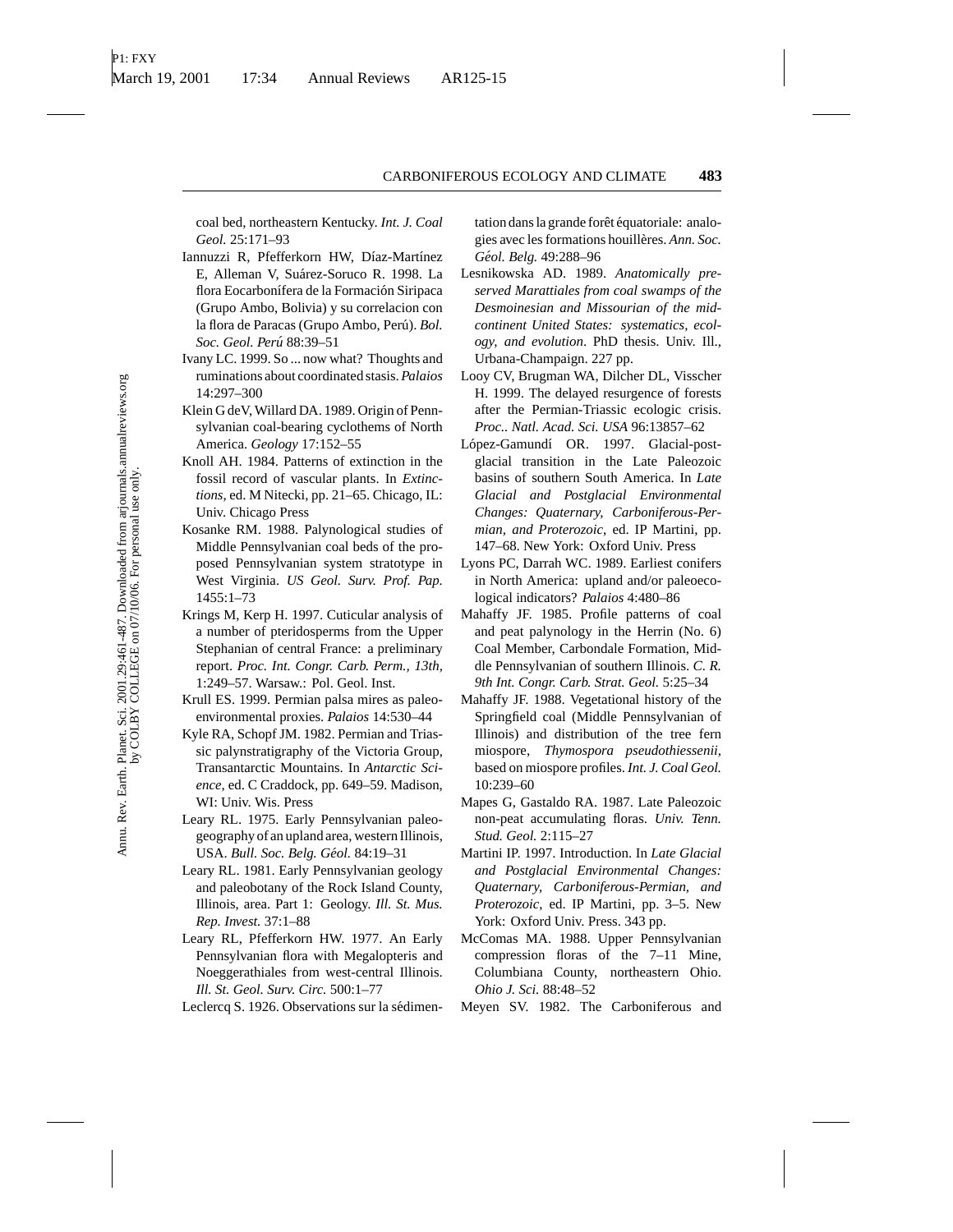Permian floras of Angaraland (a synthesis). *Int. Soc. Appl. Biol. Biol. Mem.* 7:1–109

- Oshurkova MV. 1985. Rhythmic character of paleoecological successions of Carboniferous vegetation in central Kazakhstan. *C. R. 9th Int. Congr. Carb. Strat. Geol.* 5:40–62
- Oshurkova MV. 1996. Paleoecological parallelism between Angaran and Euramerican phytogeographic provinces. *Rev. Palaeobot. Palynol.* 90:99–111
- Overpeck JT, Webb RS, Webb T III. 1992. Mapping eastern North American vegetation change of the past 18 ka: no analogues and the future. *Geology* 20:1071–74
- Paine RT, Tegner MJ, Johnson EA. 1998. Compounded perturbations yield ecological surprises. *Ecosystems* 1:535–45
- Parrish JT. 1982. Upwelling and petroleum source beds, with reference to the Paleozoic. *Am. Assoc. Petrol. Geol. Bull.* 66:750–44
- Parrish JT. 1990. Gondwanan paleogeography and paleoclimatology. In *Antarctic Paleobiology*, ed. TN Taylor, EL Taylor, pp. 15–26. New York: Springer-Verlag.
- Peppers RA. 1985. Comparison of miospore assemblages in the Pennsylvanian System of the Illinois Basin with those in the Upper Carboniferous of western Europe. *C. R. 9th Int. Congr. Carb. Strat. Geol.* 2:483–502
- Pfefferkorn HW. 1980. A note on the term "upland flora". *Rev. Palaeobot. Palynol.* 30:157– 58
- Pfefferkorn HW, Alleman V. 1989. New climatic belt in Carboniferous of Southern Hemisphere. *Int. Geol. Congr., 28th, Washington, DC,* (*Abstr*.) 2:602
- Pfefferkorn HW, Thomson M. 1982. Changes in dominance patterns in Upper Carboniferous plant-fossil assemblages. *Geology* 10:641– 44
- Phillips TL, Avcin MJ, Berggren D. 1976. Fossil peat of the Illinois Basin. *Ill. State Geol. Surv. Educ. Ser.* 11:1–39
- Phillips TL, DiMichele WA. 1981. Paleoecology of Middle Pennsylvanian age coal swamps in southern Illinois—Herrin coal member at Sahara Mine No. 6. In *Pale-*

*obotany, Paleoecology and Evolution*, Vol. 1, ed. KJ Niklas, pp. 231–84. New York: Praeger

- Phillips TL, DiMichele WA. 1992. Comparative ecology and life-history biology of arborescent lycopsids in Late Carboniferous swamps of Euramerica. *Ann. Mo. Bot. Gard.* 79:560– 88
- Phillips TL, Peppers RA. 1984. Changing patterns of Pennsylvanian coal-swamp vegetation and implications of climate control on coal occurrence. *Int. J. Coal Geol.* 3:205– 55
- Phillips TL, Peppers RA, Avcin MJ, Laughnan PF. 1974. Fossil plants and coal: patterns of change in Pennsylvanian coal swamps of the Illinois Basin. *Science* 184:1367–69
- Phillips TL, Peppers RA, DiMichele WA. 1985. Stratigraphic and interregional changes in Pennsylvanian coal-swamp vegetation: environmental inferences. *Int. J. Coal Geol.* 5:43–109
- Pierce BS, Stanton RW, Eble CF. 1991. Facies development in the Lower Freeport coal bed, west-central Pennsylvania, USA. *Int. J. Coal Geol.* 18:17–43
- Pierce BS, Stanton RW, Eble CF. 1993. Comparison of the petrography, palynology and paleobotany of the Stockton coal bed, West Virginia and implications for paleoenvironmental interpretations. *Org. Geochem.* 20:149–66
- Playford G. 1990. Proterozoic and Paleozoic palynology of Antarctica. In *Antarctic Paleobiology*, ed. TN Taylor, EL Taylor, pp. 51–70. New York: Springer-Verlag
- Potonié H, Koorders SH. 1909. Die Tropen-Sumpfflachmoor-Natur der Moore des Produktiven Carbons. *Jahrb. K. Preuss. Geol. Land. 1909* 30(Pt.1–3):389–443
- Pryor JS. 1993. Patterns of ecological succession within the Upper Pennsylvanian Duquesne coal of Ohio (USA). *Evol. Trends Plants* 7:57–66
- Pryor JS, Gastaldo RA. 2000. Paleoecological analysis of two Early Pennsylvanian mineralsubstrate wetlands. *Palaios* 15:3–13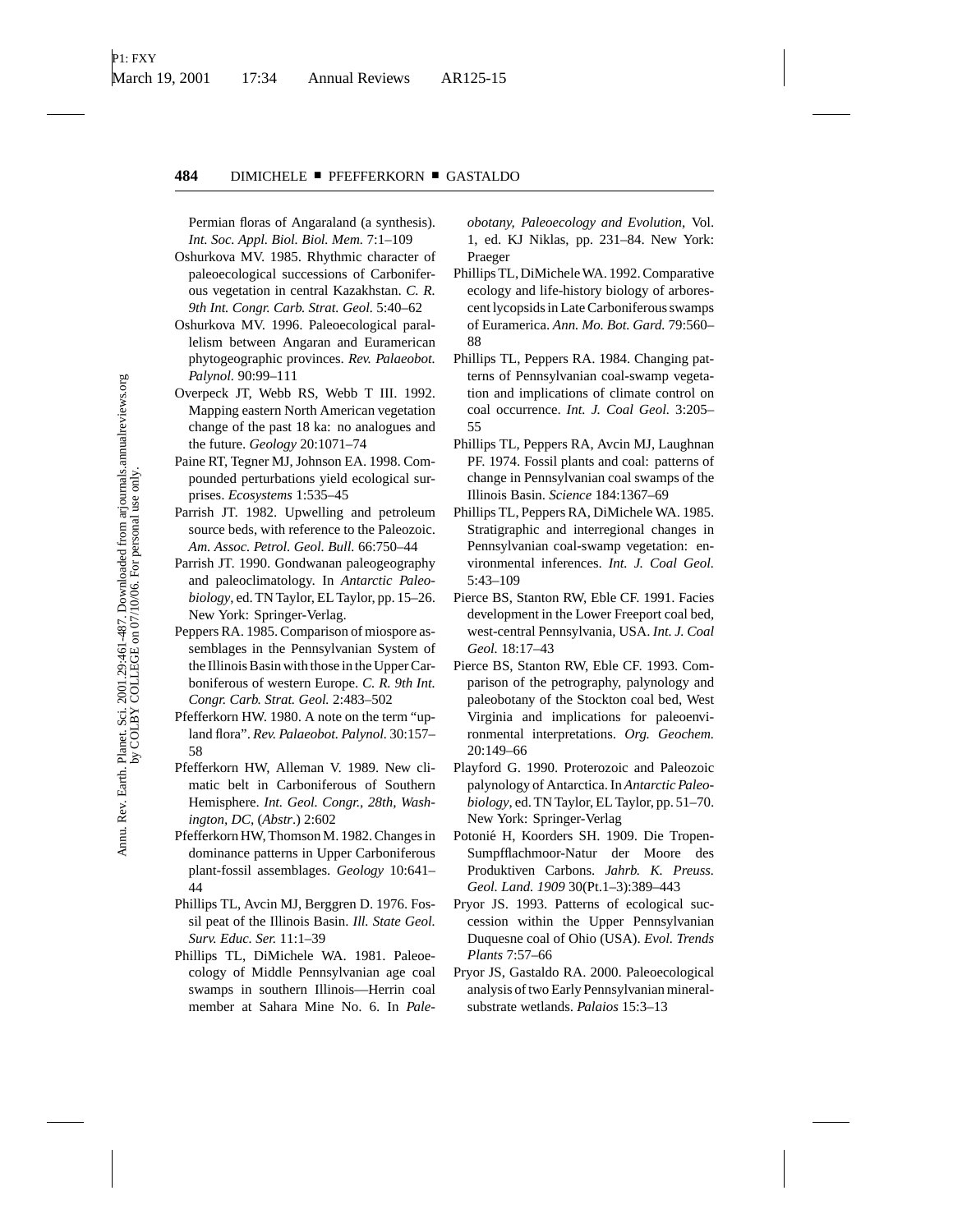- Purkynová E. 1977. Namurian flora of the Moravian part of the upper Silesian Coal Basin. In *Symposium on Carboniferous Stratigraphy*, ed. VM Holub, RH Wagner, pp. 289–301. Prague: Úst edni Ústav Geol.
- Raymond A. 1988. The paleoecology of a coalball deposit from the Middle Pennsylvanian of Iowa dominated by cordaitalean gymnosperms. *Rev. Palaeobot. Palynol.* 53:233– 50
- Raymond A. 1996. Latitudinal patterns in the diversification of mid-Carboniferous land plants: climate and the floral break. *Ill. State Mus. Sci. Pap.* 26:1–18
- Read CB, Mamay SH. 1964. Upper Paleozoic floral zones and floral provinces of the United States. *US Geol. Surv. Prof. Pap.* 454-K:1–35
- Retallack GJ. 1980. Late Carboniferous to Middle Triassic magafossil floras from the Sydney Basin. In *A Guide to the Sydney Basin*, ed. C Herbert, RJ Helby. *Geol. Surv. N. S. W. Bull.* 26:384–430
- Retallack GJ. 1995. Permian-Triassic life crisis on land. *Science* 267:77–80
- Retallack GJ. 1999. Carboniferous fossil plants and soils of an early tundra ecosystem. *Palaios* 14:324–36
- Roberts J, Claoue-Long J, Jones PJ, Foster CB. 1995. SHRIMP zircon age control of Gondwanan sequences in Late Carboniferous and Early Permian Australia. In *Nonbiostratigraphical Methods of Dating and Correlation*, ed. RE Dunay, EA Hailwood. *Geol. Soc. Lond. Sp. Publ.* 89:145–74
- Ross CA, Ross JRP. 1988. Late Paleozoic transgressive-regressive deposition. *Soc. Econ. Paleontol. Mineral. Spec. Publ.* 42: 227–47
- Rothwell GW, Mapes G. 1988. Vegetation of a Paleozoic conifer community. In *Regional Geology and Paleontology of Upper Paleozoic Hamilton Quarry Area in Southeastern Kansas*, ed. G Mapes, RH Mapes, Guidebook 6, pp. 213–23. Lawrence, KS: Kans. Geol. Surv.
- Rothwell GW, Warner S. 1984. *Cordaixylon*

*dumusum* n. sp. (Cordaitales). I. Vegetative structures. *Bot. Gaz.* 145:275–91

- Saltzman MR, González LA, Lohmann KC. 2000. Earliest Carboniferous cooling step triggered by the Antler orogeny? *Geology* 28:347–50
- Schabilion JT, Reihman MA. 1985. Anatomy of petrified *Neuropteris scheuchzeri* pinnules from the Middle Pennsylvanian of Iowa: a paleoecological interpretation. *C. R. 9th Int. Congr. Carb. Strat. Geol.* 9:3–12
- Schopf JM. 1983. Plant material from the Myers Bluff Formation of the South Shetland Islands. *Rep. Inst. Polar Stud., Ohio St. Univ.* 45:1–45
- Schopf JM, Askin RA. 1980. Permian and Triassic floral biostratigraphic zones of southern land masses. In *Biostratigraphy of Fossil Plants*, ed. DL Dilcher, TN Taylor, pp. 119– 51. Stroudsburg, PA: Dowden, Hutchinson, Ross
- Schutter SR, Heckel PH. 1985. Missourian (Upper Pennsylvanian) climate in midcontinent North America. *Int. J. Coal Geol.* 5:111–40
- Schweitzer H-J. 1986. The land flora of the English and German Zechstein sequences. In *The English Zechstein and Related Topics*, Geol. Soc. Spec. Publ., ed. GM Harwood, DB Smith, 22:31–54. Boulder, CO: Geol. Soc. Am.
- Scotese CR, Boucot AJ, McKerrow WS. 1999. Gondwanan palaeogeography and palaeoclimatology. *J. Afr. Earth Sci.* 28:99–114
- Scott AC. 1977. A review of the ecology of Upper Carboniferous plant assemblages with new data from Strathclyde. *Palaeontology* 20:447–73
- Scott AC. 1978. Sedimentological and ecological control of Westphalian B plant assemblages from West Yorkshire. *Proc. Yorks. Geol. Soc.* 41:461–508
- Scott AC. 1984. The earliest conifer. *Nature* 251:707–8
- Scott AC. 1989. Observations on the nature and origin of fusain. *Int. J. Coal Geol.* 12:443–75
- Scott AC, Chaloner WG. 1983. The earliest fossil conifer from the Westphalian B of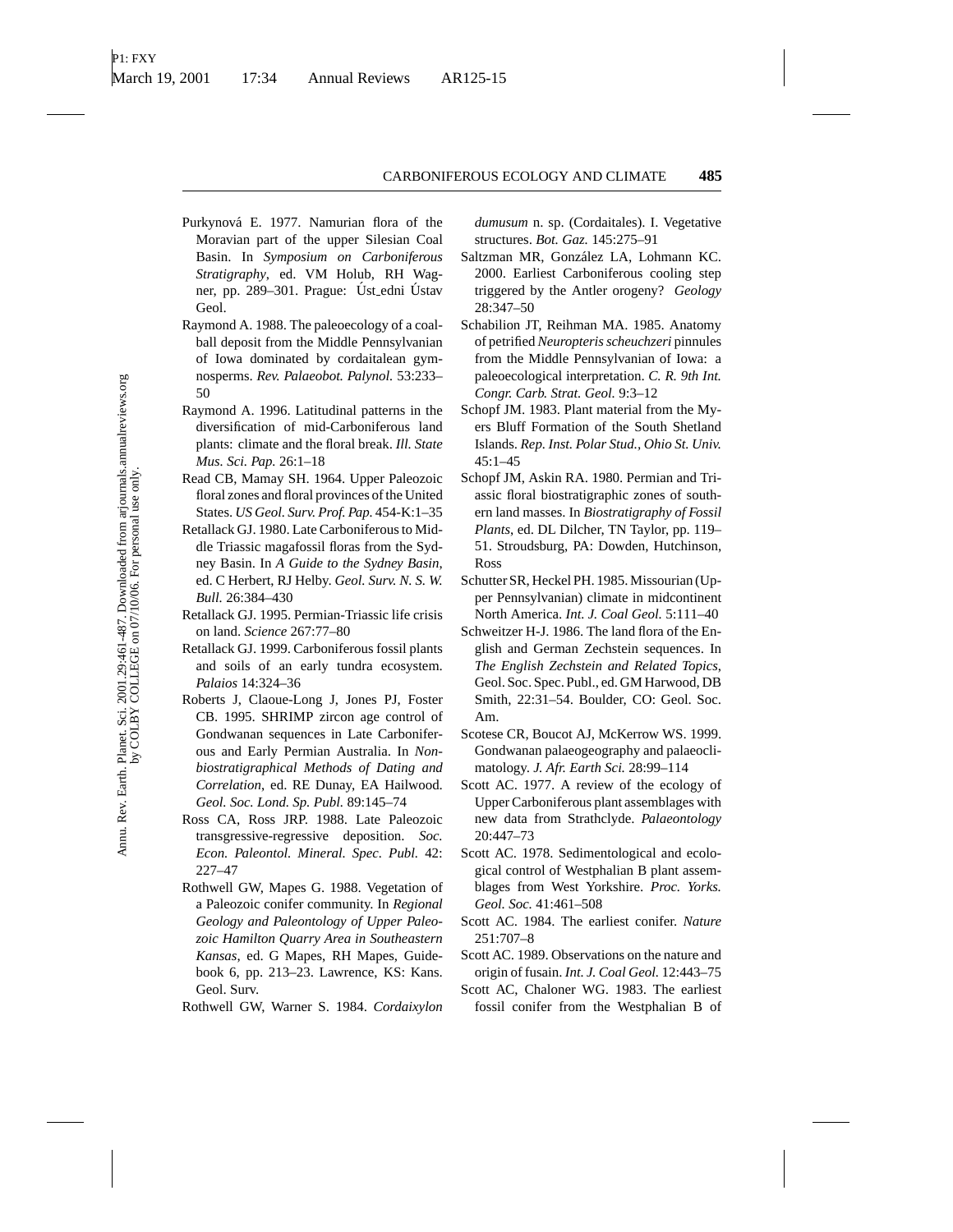Yorkshire. *Proc. R. Soc. London, Ser. B* 220:163–82

- Scott AC, Jones TP. 1994. The nature and influence of fire in Carboniferous ecosystems. *Palaeogeogr. Palaeoclimatol. Palaeoecol.* 106:96–112
- Smith AVH. 1962. The palaeoecology of Carboniferous peats based on miospores and the petrography of bituminous coals. *Proc. Yorks. Geol. Soc.* 33:423–63
- Smith AVH. 1964. Palaeoecology of Carboniferous peats. In *Problems in Palaeoclimatology*, ed. AEM Nairn, pp. 57–66. London: **Wiley**
- Smith LB, Read JF. 2000. Rapid onset of late Paleozoic glaciation on Gondwana: evidence from Upper Mississippian strata of the midcontinent, United States. *Geology* 28:279–82
- Stockey RA. 1990. Antarctic and Gondwanan conifers. In *Antarctic Paleobiology*, ed. TN Taylor, EL Taylor, pp. 179–91. New York: Springer-Verlag
- Teichmüller M. 1955. Über Kustenmoore der Gegenwart und die Moore des Rhurkarbons: Eine vergleichende sedimentologische Bertrachtung. *Geol. Jahr* 71:197–220
- Teichmüller M. 1989. The genesis of coal from the viewpoint of coal petrology. *Int. J. Coal Geol.* 12:1–87
- Vega JC, Archangelsky S. 1997. The first Gondwana Carboniferous compound cupules and associated seeds. A preliminary note. *Rev. Palaeobot. Palynol.* 99:55–59
- Vermeij GJ. 1987. *Evolution and Escalation*. Princeton, NJ: Princeton Univ. Press
- Visser JNJ. 1993. A reconstruction of the late Palaeozoic ice sheet on southwestern Gondwana. In *Gondwana 8: Assembly, Evolution and Dispersal*, ed. RH Findlay, R Unrug, MR Banks, JJ Veevers, pp. 449–58. Rotterdam: AA Balkema
- Visser JNJ. 1997. A review of the Permo-Carboniferous glaciation in Africa. In *Late Glacial and Postglacial Environmental Changes: Quaternary, Carboniferous-Permian, and Proterozoic*, ed. IP Martini, pp. 169–91. New York: Oxford Univ. Press
- Wagner RH. 1962. On a mixed Cathaysia and Gondwana flora from SE Anatolia (Turkey). *C. R. 4th Int. Congr. Carb. Strat. Geol.* 3:745– 52
- Walter H. 1985. *Vegetation of the Earth*. Berlin: Springer-Verlag. 3rd ed.
- Ware WN, Gastaldo RA. 2000. Paleoecological insights into an Early Pennsylvanian peataccumulating forest. *Geol. Soc. Am. Annu. Meet., Abstr. Programs* 32(4):78
- Webb T III. 1988. Eastern North America. In *Vegetation History*, ed. B Huntley, T Webb III, pp. 385–414. Dordrecht, The Netherlands: Kluwer Academic
- White TS, Davis A, Alexander SS. 1995. An assessment of periodicity within microlithotype data from the Pennsylvanian lower Clarion coal seam in western Pennsylvania; evidence of climatic cycles? *Geol. Soc. Am. Annu. Meet., Abstr. Programs* 27(2):96
- Willard DA. 1993. Vegetational patterns in the Springfield coal (Middle Pennsylvanian, Illinois Basin): comparison of miospore and coal-ball records. In *Modern and Ancient Coal Forming Environments, Geol. Soc. Am. Spec. Pap*., ed. JC Cobb, CB Cecil, 286:820– 27
- Willard DA, Phillips TL. 1993. Paleobotany and palynology of the Bristol Hill coal member (Bond Formation) and Friendsville coal member (Mattoon Formation) of the Illinois Basin (Upper Pennsylvanian). *Palaios* 8:574–86
- Wing SL, DiMichele WA. 1995. Conflict between local and global changes in plant diversity through geologic time. *Palaios* 10:551– 64
- Winston RB. 1983. A Late Pennsylvanian upland flora in Kansas: systematics and environmental implications. *Rev. Palaeobot. Palynol.* 40:5–31
- Winston RB. 1990. Implications of paleobotany of Pennsylvanian-age coal of the central Appalachian basin for climate and coal-bed development. *Geol. Soc. Am. Bull.* 102:1720–  $26$
- Winston RB, Stanton RW. 1989. Plants, coal,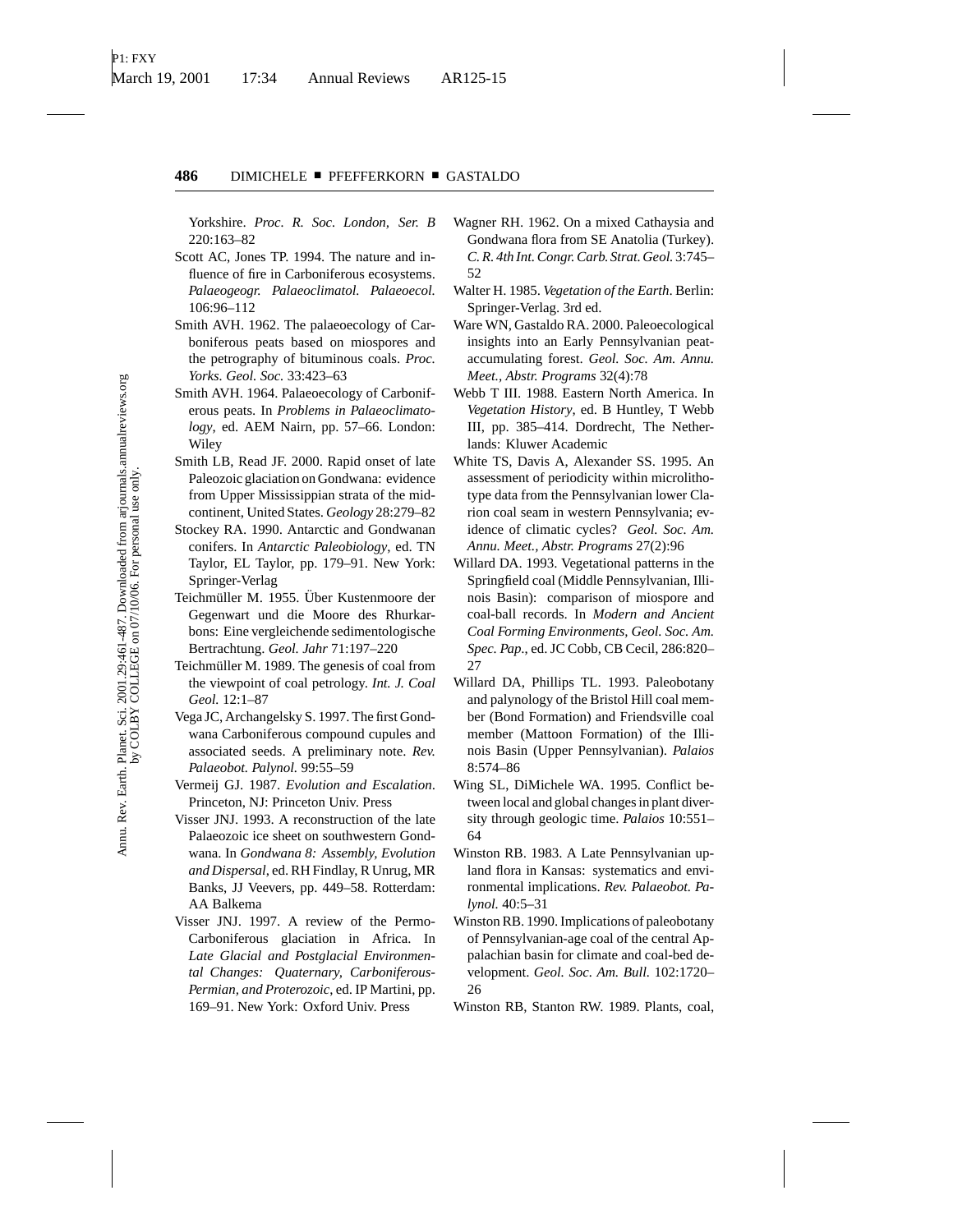and climate in the Pennsylvanian of the central Appalachians. In *Carboniferous Geology of the Eastern United States, 28th International Geological Congress Field Trip Guidebook*, ed. CB Cecil, C Eble. T143:118– 26. Washington, DC: Am. Geophys. Union

- Wnuk C, Pfefferkorn HW. 1987. A Pennsylvanian-age terrestrial storm deposit: using fossil plants to characterize the history and process of sediment accumulation. *J. Sediment. Petrol.* 57:212–21
- Ziegler AM. 1990. Phytogeographic patterns and continental configurations during the Permian Period. *Geol. Soc. Mem.* 12:363–79
- Zodrow EL, Cleal CJ. 1993. The epidermal structure of the Carboniferous gymjnosperm frond Reticulopteris. *Palaeontology* 36:65– 79
- Zodrow EL, Šimůnek Z, Bashforth AR, 2000. New cuticular morphotypes of *Cordaites principalis*from the Canadian Carboniferous Maritimes Basin. *Can. J. Bot.* 78:135–48